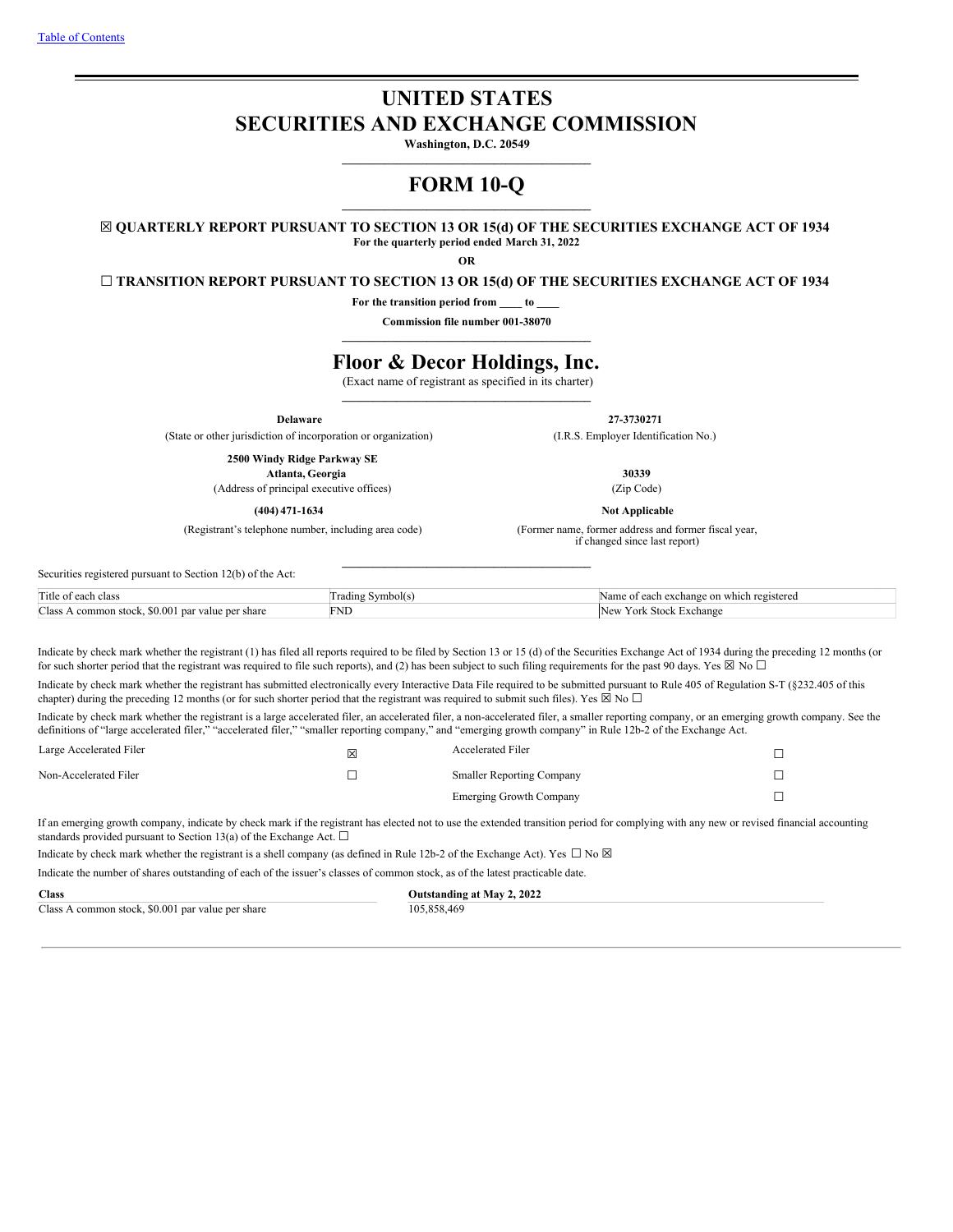# **Table of Contents**

<span id="page-1-0"></span>

|            |                                                                                       | Page            |
|------------|---------------------------------------------------------------------------------------|-----------------|
|            | <b>Part I - Financial Information</b>                                                 |                 |
| Item 1.    | <b>Financial Statements</b>                                                           |                 |
|            | <b>Condensed Consolidated Balance Sheets (Unaudited)</b>                              |                 |
|            | Condensed Consolidated Statements of Operations and Comprehensive Income (Unaudited)  |                 |
|            | Condensed Consolidated Statements of Stockholders' Equity (Unaudited)                 |                 |
|            | <b>Condensed Consolidated Statements of Cash Flows (Unaudited)</b>                    | 6               |
|            | Notes to Condensed Consolidated Financial Statements (Unaudited)                      |                 |
| Item 2.    | Management's Discussion and Analysis of Financial Condition and Results of Operations |                 |
|            | <b>Forward-Looking Statements</b>                                                     | <u> 17</u>      |
| Item 3.    | <b>Quantitative and Qualitative Disclosures About Market Risk</b>                     | 27              |
| Item 4.    | <b>Controls and Procedures</b>                                                        | 27              |
|            | <b>Part II - Other Information</b>                                                    | 27              |
| Item 1.    | <b>Legal Proceedings</b>                                                              | 27              |
| Item 1A.   | <b>Risk Factors</b>                                                                   | 27              |
| Item 2.    | Unregistered Sales of Equity Securities and Use of Proceeds                           | 28              |
| Item 3.    | <b>Defaults Upon Senior Securities</b>                                                | 28              |
| Item 4.    | <b>Mine Safety Disclosures</b>                                                        | 28              |
| Item 5.    | <b>Other Information</b>                                                              | 28              |
| Item 6.    | <b>Exhibits</b>                                                                       | $\overline{29}$ |
| Signatures |                                                                                       | 30              |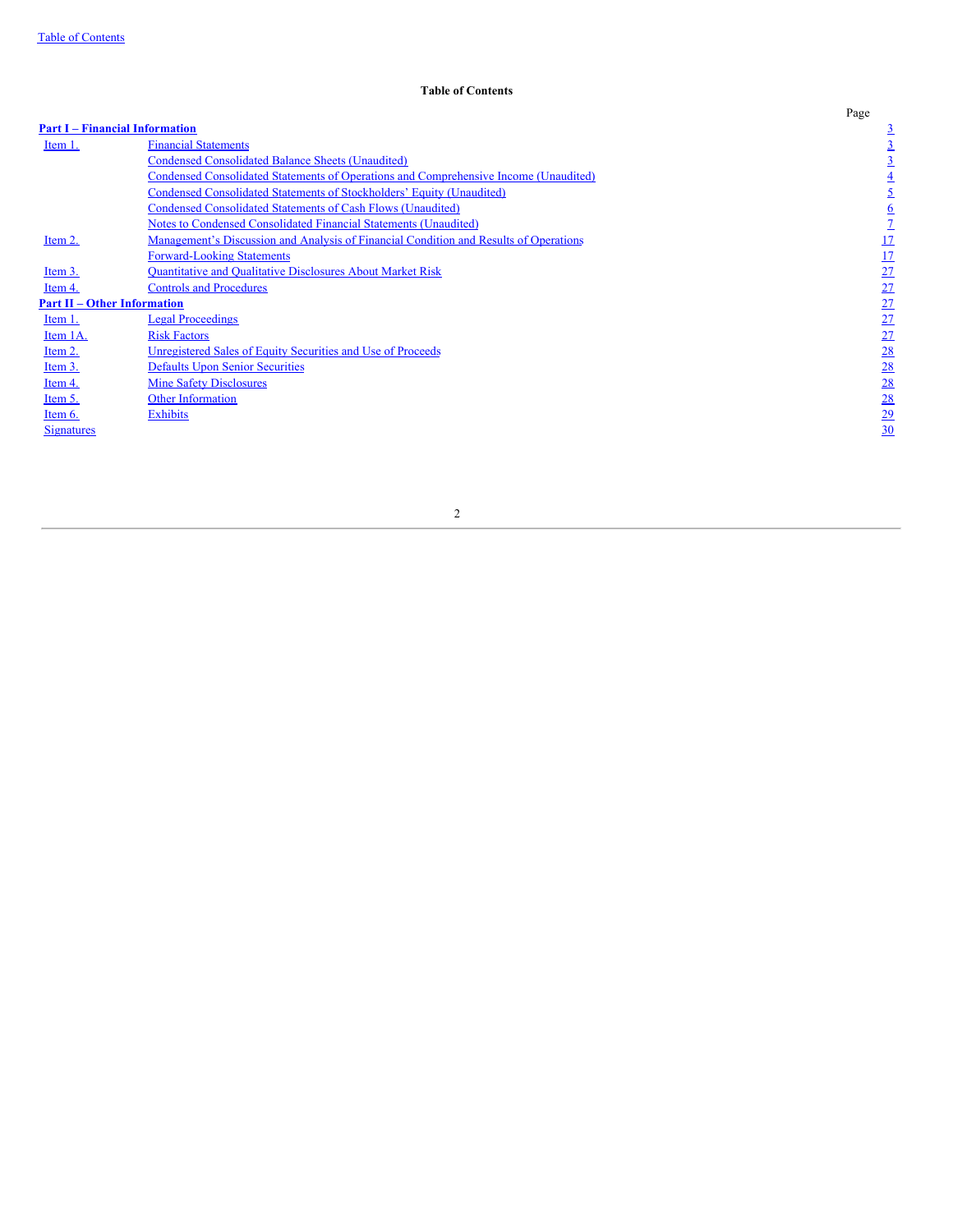# **PART I – FINANCIAL INFORMATION**

# <span id="page-2-1"></span><span id="page-2-0"></span>**Item 1. Financial Statements**

# **Floor & Decor Holdings, Inc. and Subsidiaries Condensed Consolidated Balance Sheets (Unaudited)**

| in thousands, except for share and per share data                                                                                                                                                  | As of March 31,<br>2022 |                          | As of December 30,<br>2021 |           |  |
|----------------------------------------------------------------------------------------------------------------------------------------------------------------------------------------------------|-------------------------|--------------------------|----------------------------|-----------|--|
| Assets                                                                                                                                                                                             |                         |                          |                            |           |  |
| Current assets:                                                                                                                                                                                    |                         |                          |                            |           |  |
| Cash and cash equivalents                                                                                                                                                                          | $\mathbb{S}$            | 31.828                   | <sup>\$</sup>              | 139,444   |  |
| Income taxes receivable                                                                                                                                                                            |                         |                          |                            | 3,507     |  |
| Receivables, net                                                                                                                                                                                   |                         | 97,754                   |                            | 81,463    |  |
| Inventories, net                                                                                                                                                                                   |                         | 1,149,531                |                            | 1,008,151 |  |
| Prepaid expenses and other current assets                                                                                                                                                          |                         | 43,368                   |                            | 40,780    |  |
| <b>Total current assets</b>                                                                                                                                                                        |                         | 1,322,481                |                            | 1,273,345 |  |
| Fixed assets, net                                                                                                                                                                                  |                         | 1,007,942                |                            | 929,083   |  |
| Right-of-use assets                                                                                                                                                                                |                         | 1,136,515                |                            | 1,103,750 |  |
| Intangible assets, net                                                                                                                                                                             |                         | 151,798                  |                            | 151,935   |  |
| Goodwill                                                                                                                                                                                           |                         | 255,473                  |                            | 255,473   |  |
| Deferred income tax assets, net                                                                                                                                                                    |                         | 8,999                    |                            | 9,832     |  |
| Other assets                                                                                                                                                                                       |                         | 10,179                   |                            | 7,277     |  |
| <b>Total long-term assets</b>                                                                                                                                                                      |                         | 2,570,906                |                            | 2,457,350 |  |
| <b>Total assets</b>                                                                                                                                                                                | S                       | 3,893,387                | \$                         | 3,730,695 |  |
| Liabilities and stockholders' equity                                                                                                                                                               |                         |                          |                            |           |  |
| Current liabilities:                                                                                                                                                                               |                         |                          |                            |           |  |
| Current portion of term loans                                                                                                                                                                      | $\mathbf{s}$            | 1,577                    | <sup>\$</sup>              | 2,103     |  |
| Current portion of lease liabilities                                                                                                                                                               |                         | 109,670                  |                            | 104,602   |  |
| Trade accounts payable                                                                                                                                                                             |                         | 688,488                  |                            | 661,883   |  |
| Accrued expenses and other current liabilities                                                                                                                                                     |                         | 254,753                  |                            | 248,935   |  |
| Income taxes payable                                                                                                                                                                               |                         | 16,809                   |                            |           |  |
| Deferred revenue                                                                                                                                                                                   |                         | 22,021                   |                            | 14,492    |  |
| <b>Total current liabilities</b>                                                                                                                                                                   |                         | 1,093,318                |                            | 1,032,015 |  |
| Term loans                                                                                                                                                                                         |                         | 195,660                  |                            | 195,762   |  |
| Lease liabilities                                                                                                                                                                                  |                         | 1,151,952                |                            | 1,120,990 |  |
| Deferred income tax liabilities, net                                                                                                                                                               |                         | 40,821                   |                            | 40,958    |  |
| Other liabilities                                                                                                                                                                                  |                         | 9,219                    |                            | 17,771    |  |
| <b>Total long-term liabilities</b>                                                                                                                                                                 |                         | 1,397,652                |                            | 1,375,481 |  |
| <b>Total liabilities</b>                                                                                                                                                                           |                         | 2,490,970                |                            | 2,407,496 |  |
| Commitments and Contingencies (Note 5)                                                                                                                                                             |                         |                          |                            |           |  |
| <b>Stockholders' equity</b>                                                                                                                                                                        |                         |                          |                            |           |  |
| Capital stock:                                                                                                                                                                                     |                         |                          |                            |           |  |
| Preferred stock, \$0.001 par value; 10,000,000 shares authorized; 0 shares issued and outstanding at March 31, 2022 and December 30, 2021                                                          |                         |                          |                            |           |  |
| Common stock Class A, \$0,001 par value; 450,000,000 shares authorized; 105,842,162 shares issued and outstanding at March 31, 2022 and 105,760,650 issued<br>and outstanding at December 30, 2021 |                         | 106                      |                            | 106       |  |
| Common stock Class B, \$0.001 par value; 10,000,000 shares authorized; 0 shares issued and outstanding at March 31, 2022 and December 30, 2021                                                     |                         |                          |                            |           |  |
| Common stock Class C, \$0.001 par value; 30,000,000 shares authorized; 0 shares issued and outstanding at March 31, 2022 and December 30, 2021                                                     |                         | $\overline{\phantom{a}}$ |                            |           |  |
| Additional paid-in capital                                                                                                                                                                         |                         | 457,045                  |                            | 450,332   |  |
| Accumulated other comprehensive income, net                                                                                                                                                        |                         | 2,089                    |                            | 535       |  |
| Retained earnings                                                                                                                                                                                  |                         | 943,177                  |                            | 872,226   |  |
| Total stockholders' equity                                                                                                                                                                         |                         | 1.402.417                |                            | 1.323.199 |  |
| Total liabilities and stockholders' equity                                                                                                                                                         | $\mathsf{s}$            | 3,893,387 \$             |                            | 3,730,695 |  |

<span id="page-2-2"></span>See accompanying notes to condensed consolidated financial statements.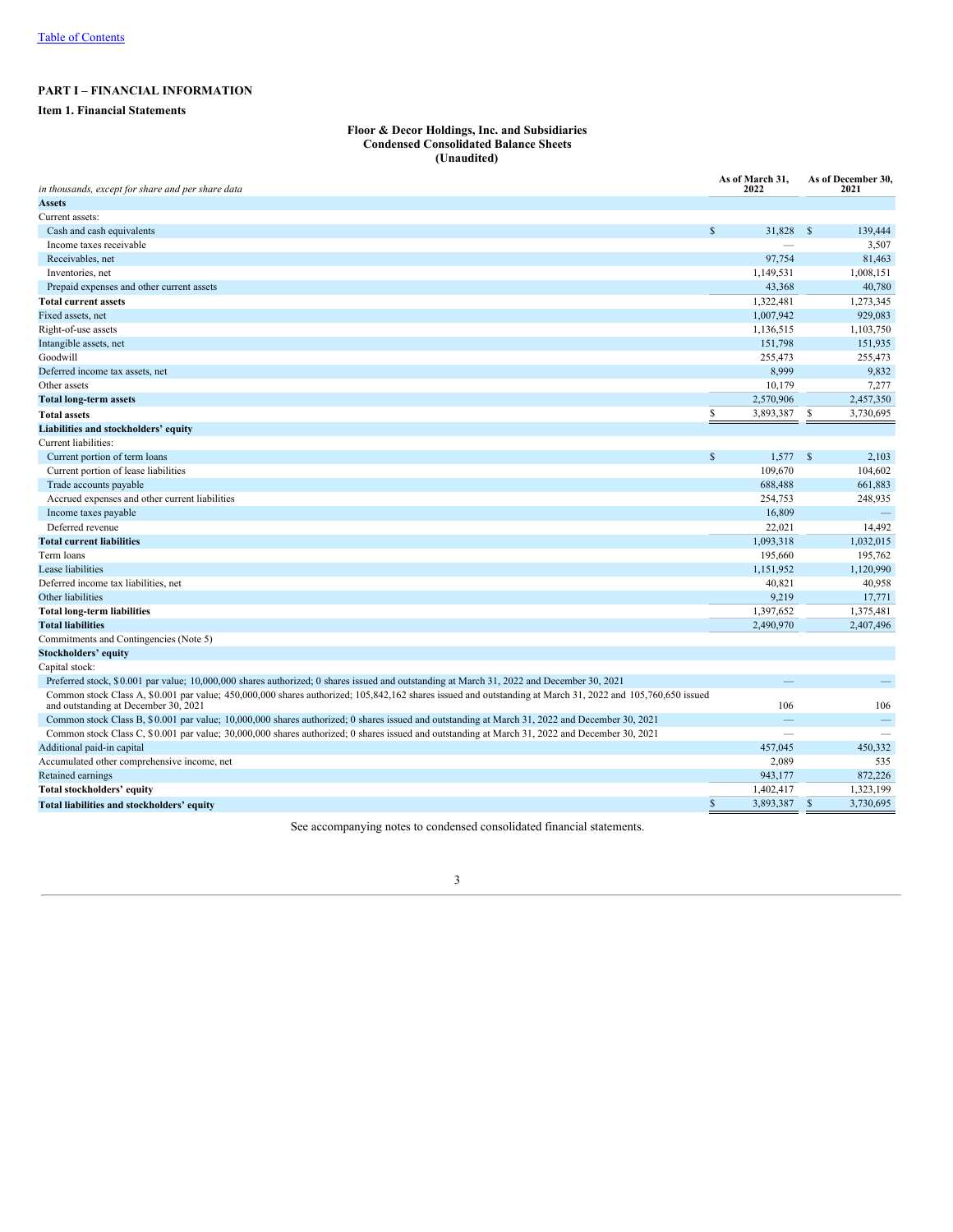### **Floor & Decor Holdings, Inc. and Subsidiaries Condensed Consolidated Statements of Operations and Comprehensive Income (Unaudited)**

|                                                       | <b>Thirteen Weeks Ended</b> |                   |               |                  |
|-------------------------------------------------------|-----------------------------|-------------------|---------------|------------------|
| in thousands, except for per share data               |                             | March 31,<br>2022 |               | April 1,<br>2021 |
| Net sales                                             | $\mathbb{S}$                | 1,028,734         | -S            | 782,537          |
| Cost of sales                                         |                             | 620,676           |               | 445,604          |
| Gross profit                                          |                             | 408,058           |               | 336,933          |
| Operating expenses:                                   |                             |                   |               |                  |
| Selling and store operating                           |                             | 249,500           |               | 189,946          |
| General and administrative                            |                             | 54,645            |               | 44,041           |
| Pre-opening                                           |                             | 9,941             |               | 6,997            |
| Total operating expenses                              |                             | 314,086           |               | 240,984          |
| Operating income                                      |                             | 93,972            |               | 95,949           |
| Interest expense, net                                 |                             | 1,162             |               | 1,388            |
| Income before income taxes                            |                             | 92,810            |               | 94,561           |
| Provision for income taxes                            |                             | 21,859            |               | 18,765           |
| Net income                                            |                             | 70,951            | \$            | 75,796           |
| Change in fair value of hedge instruments, net of tax |                             | 1,554             |               | 83               |
| Total comprehensive income                            |                             | 72,505            | \$.           | 75,879           |
| Basic earnings per share                              |                             | 0.67              | \$.           | 0.73             |
| Diluted earnings per share                            | \$                          | 0.66              | <sup>\$</sup> | 0.71             |

<span id="page-3-0"></span>See accompanying notes to condensed consolidated financial statements.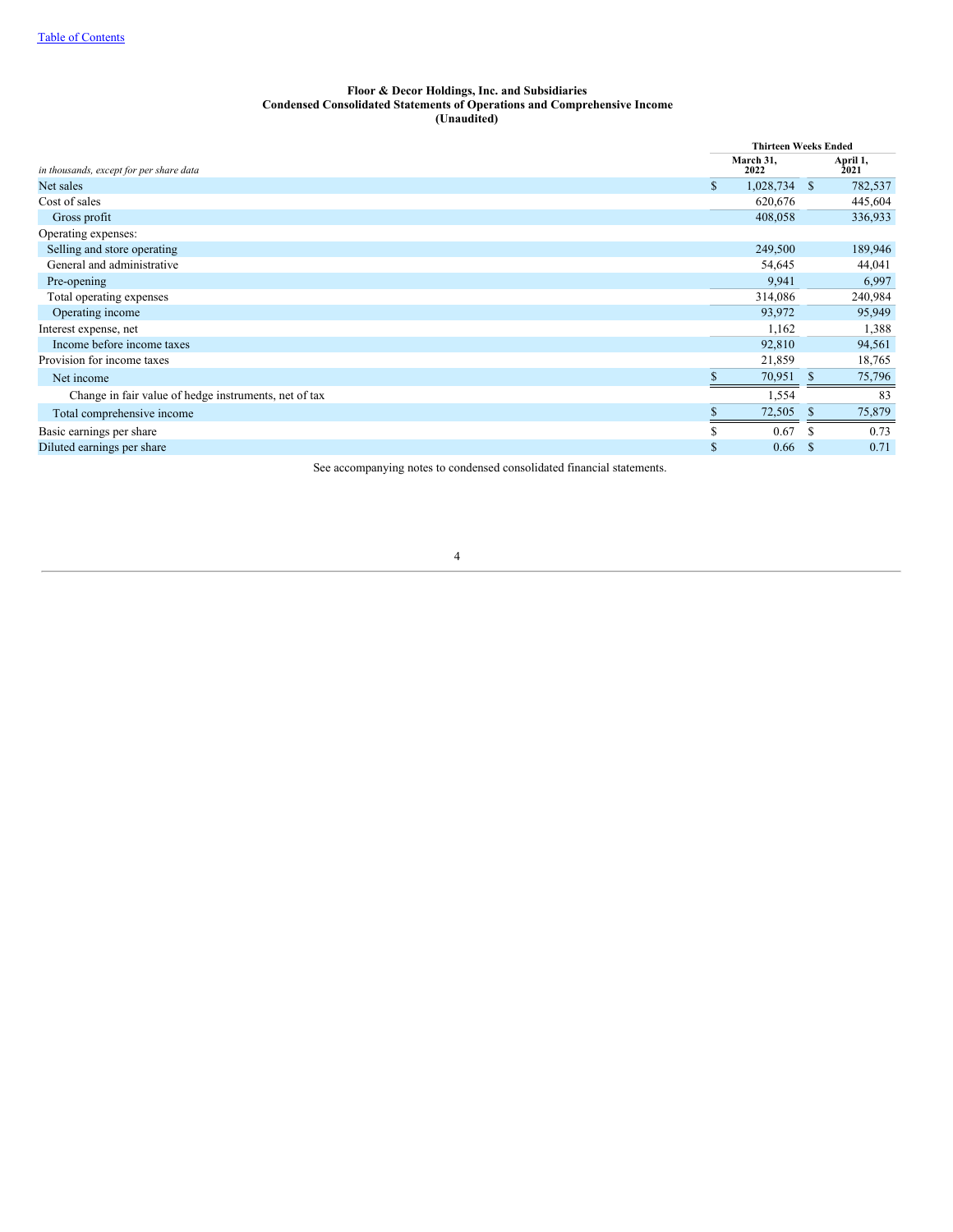# **Floor & Decor Holdings, Inc. and Subsidiaries Condensed Consolidated Statements of Stockholders' Equity (Unaudited)**

|                                                                    | <b>Common Stock</b> |        |                          |                                           |                          |                        |
|--------------------------------------------------------------------|---------------------|--------|--------------------------|-------------------------------------------|--------------------------|------------------------|
|                                                                    | <b>Class A</b>      |        | Additional Paid-in       | <b>Accumulated Other</b><br>Comprehensive |                          | Total<br>Stockholders' |
| in thousands                                                       | <b>Shares</b>       | Amount | Capital                  | Income                                    | <b>Retained Earnings</b> | <b>Equity</b>          |
| Balance, December 31, 2021                                         | 105,761             | 106    | 450,332<br><sup>\$</sup> | 535                                       | 872,226                  | 1,323,199              |
| Stock-based compensation expense                                   |                     |        | 5,980                    |                                           |                          | 5,980                  |
| Exercise of stock options                                          | 32                  |        | 577                      |                                           |                          | 577                    |
| Issuance of common stock upon vesting of restricted stock<br>units | 47                  |        |                          |                                           |                          |                        |
| Shares issued under employee stock purchase plan                   | 21                  | $-$    | 1,963                    |                                           |                          | 1,963                  |
| Common stock redeemed for tax liability                            | (19)                |        | (1,807)                  |                                           |                          | (1,807)                |
| Other comprehensive gain, net of tax                               |                     |        |                          | 1,554                                     |                          | 1,554                  |
| Net income                                                         |                     |        |                          |                                           | 70.951                   | 70,951                 |
| Balance, March 31, 2022                                            | 105.842             | 106    | 457,045                  | 2,089                                     | 943,177                  | 1,402,417              |

|                                                                    | <b>Common Stock</b><br>Class A |        | Additional Paid-in | <b>Accumulated Other</b><br>Comprehensive |                          |      | Total<br>Stockholders' |
|--------------------------------------------------------------------|--------------------------------|--------|--------------------|-------------------------------------------|--------------------------|------|------------------------|
| in thousands                                                       | <b>Shares</b>                  | Amount | Capital            | Income                                    | <b>Retained Earnings</b> |      | <b>Equity</b>          |
| Balance, January 1, 2021                                           | 104.368                        | 104    | 408,124 \$         | 164                                       | 588,996                  | - \$ | 997,388                |
| Stock-based compensation expense                                   |                                |        | 4,734              |                                           |                          |      | 4,734                  |
| Exercise of stock options                                          | 195                            |        | 2,382              |                                           |                          |      | 2,383                  |
| Issuance of restricted stock awards                                | 27                             |        |                    |                                           |                          |      |                        |
| Forfeiture of restricted stock awards                              | (2)                            |        |                    |                                           |                          |      |                        |
| Issuance of common stock upon vesting of restricted<br>stock units | 25                             |        |                    |                                           |                          |      |                        |
| Shares issued under employee stock purchase plan                   | 26                             |        | 1,302              |                                           |                          |      | 1,302                  |
| Common stock redeemed for tax liability                            | (10)                           |        | (966)              |                                           |                          |      | (966)                  |
| Other comprehensive gain, net of tax                               |                                |        |                    | 83                                        | _                        |      | 83                     |
| Net income                                                         |                                |        |                    |                                           | 75,796                   |      | 75,796                 |
| Balance, April 1, 2021                                             | 104,629                        | 105    | 415,576            | 247                                       | 664,792                  |      | 1,080,720              |

<span id="page-4-0"></span>See accompanying notes to condensed consolidated financial statements.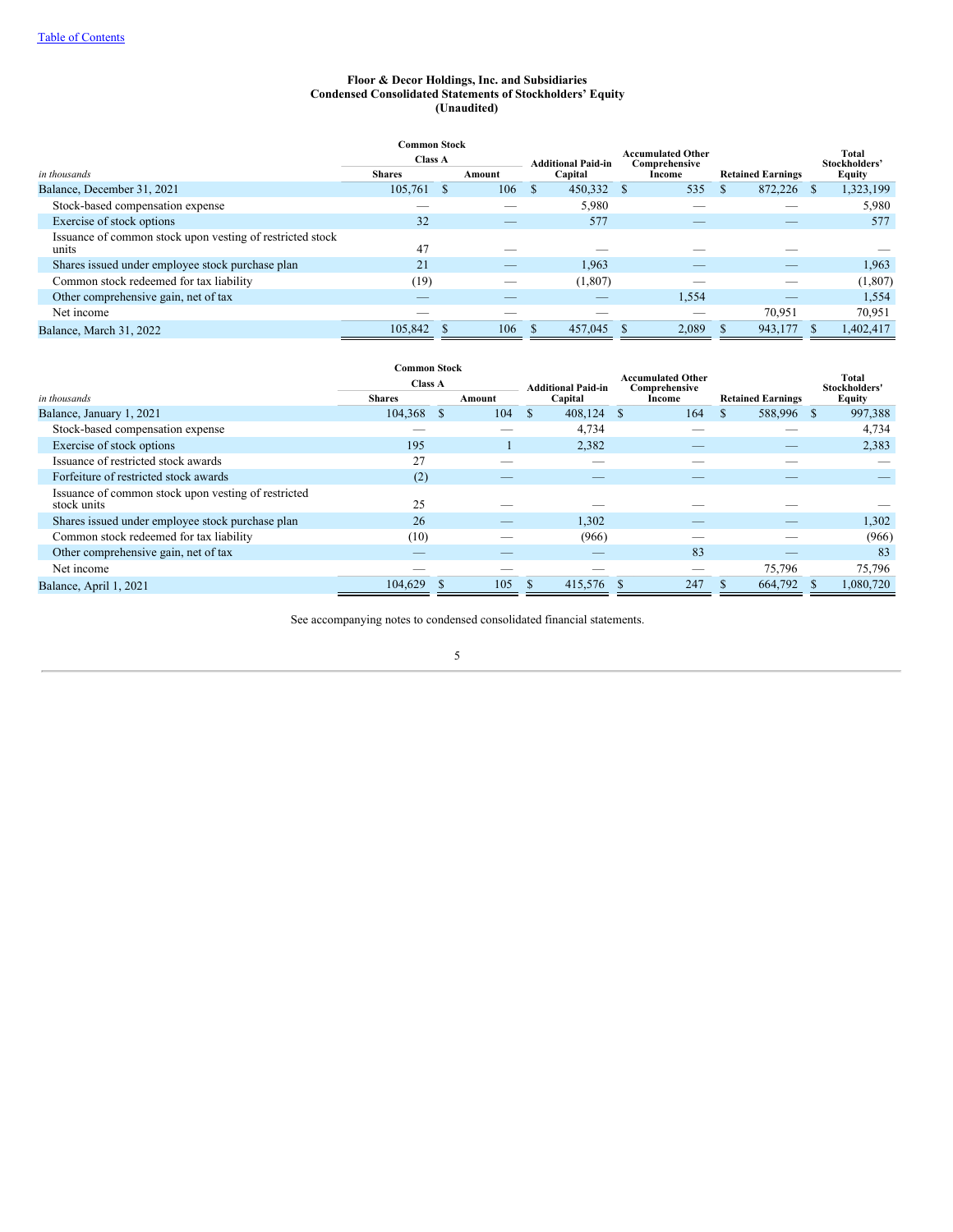### **Floor & Decor Holdings, Inc. and Subsidiaries Condensed Consolidated Statements of Cash Flows (Unaudited)**

| March 31,<br>April 1,<br>in thousands<br>2022<br>2021<br><b>Operating activities</b><br>Net income<br>$\mathbf S$<br>70,951<br>-S<br>75,796<br>Adjustments to reconcile net income to net cash (used in) provided by operating activities:<br>Depreciation and amortization<br>34,613<br>26,415<br>Stock-based compensation expense<br>5.980<br>4.734<br>Change in fair value of contingent earn-out liabilities<br>364<br>Deferred income taxes<br>237<br>4,459<br>Interest cap derivative contracts<br>29<br>84<br>Changes in operating assets and liabilities, net of effects of acquisition:<br>Receivables, net<br>(16,291)<br>(9, 575)<br>Inventories, net<br>(141, 363)<br>46,351<br>Trade accounts payable<br>27,661<br>(13, 376) |                                                | <b>Thirteen Weeks Ended</b> |         |  |          |  |  |
|-------------------------------------------------------------------------------------------------------------------------------------------------------------------------------------------------------------------------------------------------------------------------------------------------------------------------------------------------------------------------------------------------------------------------------------------------------------------------------------------------------------------------------------------------------------------------------------------------------------------------------------------------------------------------------------------------------------------------------------------|------------------------------------------------|-----------------------------|---------|--|----------|--|--|
|                                                                                                                                                                                                                                                                                                                                                                                                                                                                                                                                                                                                                                                                                                                                           |                                                |                             |         |  |          |  |  |
|                                                                                                                                                                                                                                                                                                                                                                                                                                                                                                                                                                                                                                                                                                                                           |                                                |                             |         |  |          |  |  |
|                                                                                                                                                                                                                                                                                                                                                                                                                                                                                                                                                                                                                                                                                                                                           |                                                |                             |         |  |          |  |  |
|                                                                                                                                                                                                                                                                                                                                                                                                                                                                                                                                                                                                                                                                                                                                           |                                                |                             |         |  |          |  |  |
|                                                                                                                                                                                                                                                                                                                                                                                                                                                                                                                                                                                                                                                                                                                                           |                                                |                             |         |  |          |  |  |
|                                                                                                                                                                                                                                                                                                                                                                                                                                                                                                                                                                                                                                                                                                                                           |                                                |                             |         |  |          |  |  |
|                                                                                                                                                                                                                                                                                                                                                                                                                                                                                                                                                                                                                                                                                                                                           |                                                |                             |         |  |          |  |  |
|                                                                                                                                                                                                                                                                                                                                                                                                                                                                                                                                                                                                                                                                                                                                           |                                                |                             |         |  |          |  |  |
|                                                                                                                                                                                                                                                                                                                                                                                                                                                                                                                                                                                                                                                                                                                                           |                                                |                             |         |  |          |  |  |
|                                                                                                                                                                                                                                                                                                                                                                                                                                                                                                                                                                                                                                                                                                                                           |                                                |                             |         |  |          |  |  |
|                                                                                                                                                                                                                                                                                                                                                                                                                                                                                                                                                                                                                                                                                                                                           |                                                |                             |         |  |          |  |  |
|                                                                                                                                                                                                                                                                                                                                                                                                                                                                                                                                                                                                                                                                                                                                           |                                                |                             |         |  |          |  |  |
|                                                                                                                                                                                                                                                                                                                                                                                                                                                                                                                                                                                                                                                                                                                                           |                                                |                             |         |  |          |  |  |
|                                                                                                                                                                                                                                                                                                                                                                                                                                                                                                                                                                                                                                                                                                                                           | Accrued expenses and other current liabilities |                             | (3,969) |  | (16,204) |  |  |
| Income taxes<br>19,842<br>1,244                                                                                                                                                                                                                                                                                                                                                                                                                                                                                                                                                                                                                                                                                                           |                                                |                             |         |  |          |  |  |
| Deferred revenue<br>7,529<br>5,544                                                                                                                                                                                                                                                                                                                                                                                                                                                                                                                                                                                                                                                                                                        |                                                |                             |         |  |          |  |  |
| (8,916)<br>Other, net<br>(24, 476)                                                                                                                                                                                                                                                                                                                                                                                                                                                                                                                                                                                                                                                                                                        |                                                |                             |         |  |          |  |  |
| Net cash (used in) provided by operating activities<br>(3, 333)<br>100,996                                                                                                                                                                                                                                                                                                                                                                                                                                                                                                                                                                                                                                                                |                                                |                             |         |  |          |  |  |
| <b>Investing activities</b>                                                                                                                                                                                                                                                                                                                                                                                                                                                                                                                                                                                                                                                                                                               |                                                |                             |         |  |          |  |  |
| Purchases of fixed assets<br>(100, 904)<br>(45, 876)                                                                                                                                                                                                                                                                                                                                                                                                                                                                                                                                                                                                                                                                                      |                                                |                             |         |  |          |  |  |
| Acquisition, net of cash acquired<br>(490)                                                                                                                                                                                                                                                                                                                                                                                                                                                                                                                                                                                                                                                                                                |                                                |                             |         |  |          |  |  |
| Net cash used in investing activities<br>(101, 394)<br>(45, 876)                                                                                                                                                                                                                                                                                                                                                                                                                                                                                                                                                                                                                                                                          |                                                |                             |         |  |          |  |  |
| <b>Financing activities</b>                                                                                                                                                                                                                                                                                                                                                                                                                                                                                                                                                                                                                                                                                                               |                                                |                             |         |  |          |  |  |
| Proceeds from term loans<br>65,000                                                                                                                                                                                                                                                                                                                                                                                                                                                                                                                                                                                                                                                                                                        |                                                |                             |         |  |          |  |  |
| Payments on term loans<br>(1,051)<br>(75, 151)                                                                                                                                                                                                                                                                                                                                                                                                                                                                                                                                                                                                                                                                                            |                                                |                             |         |  |          |  |  |
| Payments of contingent earn-out consideration<br>(2,571)                                                                                                                                                                                                                                                                                                                                                                                                                                                                                                                                                                                                                                                                                  |                                                |                             |         |  |          |  |  |
| Proceeds from exercise of stock options<br>577<br>2,383                                                                                                                                                                                                                                                                                                                                                                                                                                                                                                                                                                                                                                                                                   |                                                |                             |         |  |          |  |  |
| Proceeds from employee stock purchase plan<br>1.963<br>1,302                                                                                                                                                                                                                                                                                                                                                                                                                                                                                                                                                                                                                                                                              |                                                |                             |         |  |          |  |  |
| Debt issuance costs<br>(1, 409)                                                                                                                                                                                                                                                                                                                                                                                                                                                                                                                                                                                                                                                                                                           |                                                |                             |         |  |          |  |  |
| (1, 807)<br>Tax payments for stock-based compensation awards<br>(966)                                                                                                                                                                                                                                                                                                                                                                                                                                                                                                                                                                                                                                                                     |                                                |                             |         |  |          |  |  |
| Net cash used in financing activities<br>(2,889)<br>(8, 841)                                                                                                                                                                                                                                                                                                                                                                                                                                                                                                                                                                                                                                                                              |                                                |                             |         |  |          |  |  |
| Net (decrease) increase in cash and cash equivalents<br>(107, 616)<br>46,279                                                                                                                                                                                                                                                                                                                                                                                                                                                                                                                                                                                                                                                              |                                                |                             |         |  |          |  |  |
| Cash and cash equivalents, beginning of the period<br>139,444<br>307,772                                                                                                                                                                                                                                                                                                                                                                                                                                                                                                                                                                                                                                                                  |                                                |                             |         |  |          |  |  |
| $\mathbf{s}$<br>\$<br>31,828<br>354,051<br>Cash and cash equivalents, end of the period                                                                                                                                                                                                                                                                                                                                                                                                                                                                                                                                                                                                                                                   |                                                |                             |         |  |          |  |  |
| Supplemental disclosures of cash flow information                                                                                                                                                                                                                                                                                                                                                                                                                                                                                                                                                                                                                                                                                         |                                                |                             |         |  |          |  |  |
| Buildings and equipment acquired under operating leases<br>\$<br>61,180<br>$\mathbb{S}$<br>53,758                                                                                                                                                                                                                                                                                                                                                                                                                                                                                                                                                                                                                                         |                                                |                             |         |  |          |  |  |
| Cash paid for interest, net of capitalized interest<br>\$<br>1,099<br>$\mathbf{s}$<br>1,376                                                                                                                                                                                                                                                                                                                                                                                                                                                                                                                                                                                                                                               |                                                |                             |         |  |          |  |  |
| Cash paid for income taxes, net of refunds<br>\$<br>1,763<br>$\mathbf{s}$<br>13,055                                                                                                                                                                                                                                                                                                                                                                                                                                                                                                                                                                                                                                                       |                                                |                             |         |  |          |  |  |
| \$<br>Fixed assets accrued at the end of the period<br>104,230 \$<br>46,275                                                                                                                                                                                                                                                                                                                                                                                                                                                                                                                                                                                                                                                               |                                                |                             |         |  |          |  |  |

<span id="page-5-0"></span>See accompanying notes to condensed consolidated financial statements.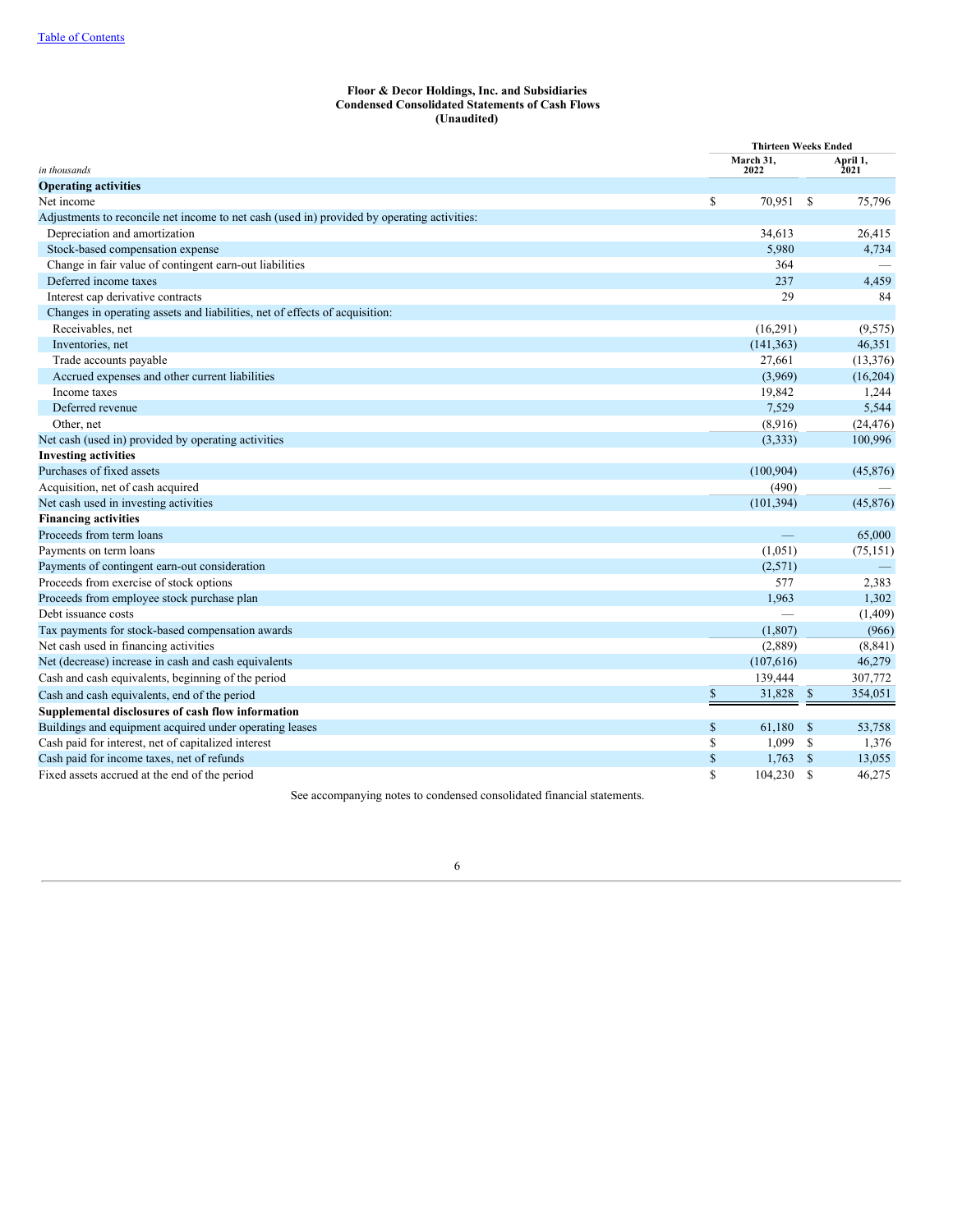### **Floor & Decor Holdings, Inc. and Subsidiaries Notes to Condensed Consolidated Financial Statements (Unaudited)**

# **1. Basis of Presentation and Summary of Significant Accounting Policies**

### *Nature of Business*

Floor & Decor Holdings, Inc., together with its subsidiaries (the "Company," "we," "our," or "us") is a multi-channel specialty retailer and commercial flooring distributor. The Company offers a broad assortment of in-stock hard-surface flooring, including tile, wood, laminate, vinyl, and natural stone along with decorative accessories and wall tile, installation materials, and adjacent categories at everyday low prices. Our stores appeal to a variety of customers, including professional installers and commercial businesses ("Pro"), Do it Yourself customers ("DIY"), and customers who buy our products for professional installation ("Buy it Yourself" or "BIY"). We operate within one reportable segment.

As of March 31, 2022, the Company, through its wholly owned subsidiary, Floor and Decor Outlets of America, Inc. ("F&D" or"Outlets"), operates166 warehouseformat stores, which average 78,000 square feet, and five small-format standalone design studios in 34 states, as well asfour distribution centers and an e-commerce site, *FloorandDecor.com.*

# *Fiscal Year*

The Company's fiscal year is the 52- or 53-week period ending on the Thursday on or preceding December 31st. The fiscal year ending December 29, 2022 ("fiscal 2022") and the fiscal year ended December 30, 2021 ("fiscal 2021") include 52 weeks. When a 53-week fiscal year occurs, we report the additional week at the end of the fiscal fourth quarter. 52-week fiscal years consist of thirteen-week periods in each quarter of the fiscal year.

# *Basis of Presentation*

The accompanying unaudited condensed consolidated financial statements include the accounts of the Company and its wholly owned subsidiaries. These financial statements have been prepared in accordance with accounting principles generally accepted in the United States ("GAAP") for interim financial information. The Condensed Consolidated Balance Sheet as of December 30, 2021 has been derived from the audited Consolidated Balance Sheet for the fiscal year then ended. The interim condensed consolidated financial statements should be read together with the audited consolidated financial statements and related footnote disclosures included in the Company's Annual Report on Form 10-K for fiscal 2021, filed with the Securities and Exchange Commission (the "SEC") on February 24, 2022 (the "Annual Report").

Management believes the accompanying unaudited condensed consolidated financial statements reflect all normal recurring adjustments considered necessary for a fair statement of results for the interim periods presented.

Results of operations for the thirteen weeks ended March 31, 2022 and April 1, 2021 are not necessarily indicative of the results to be expected for the full years.

# *Impact of the COVID-19 Pandemic*

On March 11, 2020, the World Health Organization announced that infections of the coronavirus ("COVID-19") had become a pandemic, and on March 13, 2020, the President of the United States announced a National Emergency relating to the COVID-19 pandemic. The full impact that the COVID-19 pandemic could continue to have on the Company's business remains an evolving situation and is highly uncertain. While the Company's operations during the first thirteen weeks of fiscal 2022 did not appear to be negatively impacted, the COVID-19 pandemic could have additional negative impacts in the future. The extent of the impact of the pandemic on the Company's business and financial results will depend on future developments, including the duration of the pandemic, the success of vaccination programs, the spread of COVID-19, including its developing variants, within the markets in which the Company operates, as well as the countries from which the Company sources inventory, fixed assets, and other supplies, the effect of the pandemic on consumer confidence and spending, and actions taken by government entities in response to the pandemic, all of which are highly uncertain.

# *Summary of Significant Accounting Policies*

There have been no updates to our Significant Accounting Policies since the Annual Report. For more information regarding our Significant Accounting Policies and Estimates, see the "Summary of Significant Accounting Policies" section of "Item 8. Financial Statements and Supplementary Data" of our Annual Report.

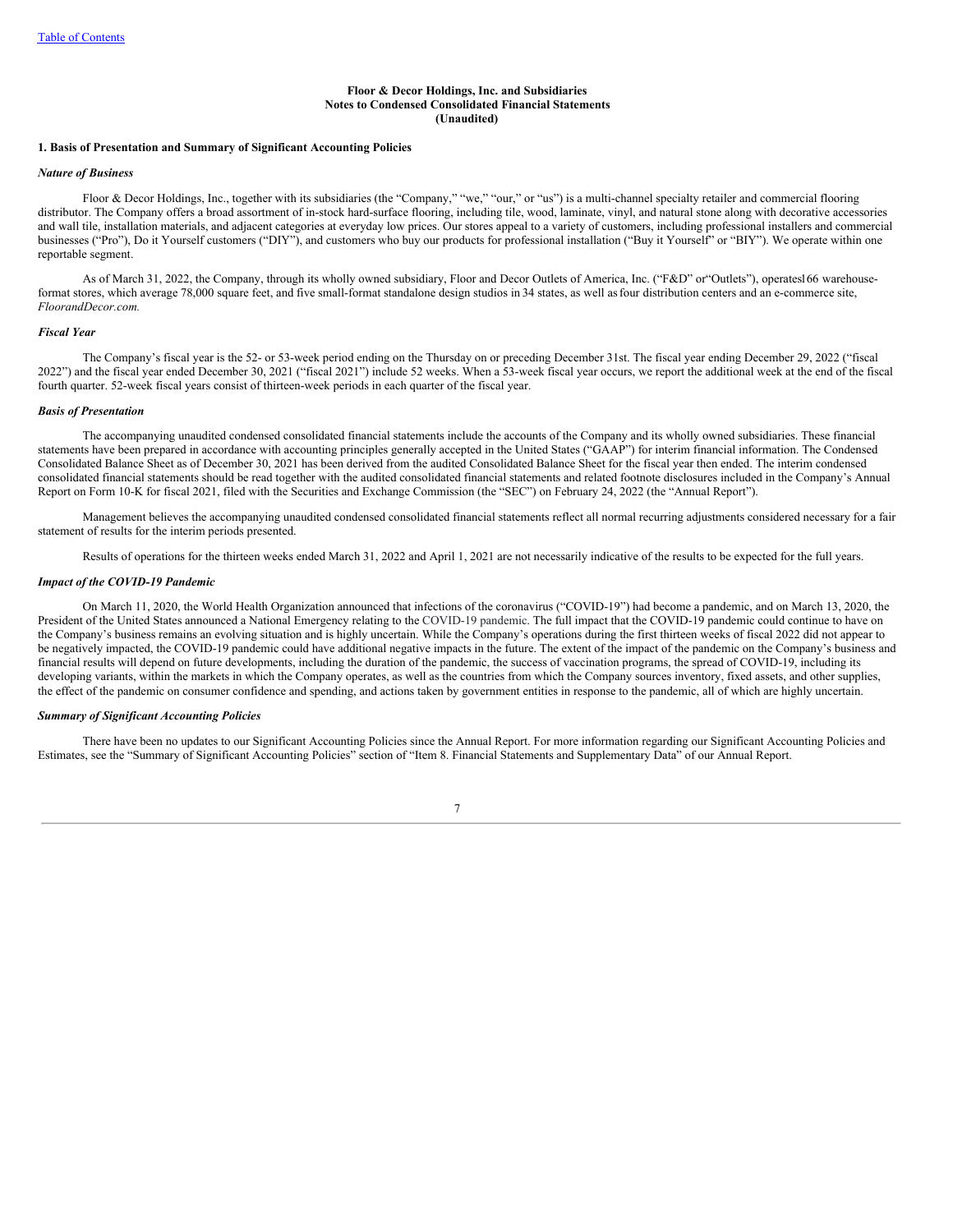# *Recently Issued Accounting Pronouncements*

*Reference Rate Reform.* In January 2021, the Financial Accounting Standards Board ("FASB") issued Accounting Standards Update ("ASU") No. 2021- 01, "*Reference Rate Reform (Topic 848),*" which provides optional guidance to ease the potential accounting and financial reporting burden of reference rate reform, including the expected market transition from the London Interbank Offered Rate (LIBOR) and other interbank offered rates to alternative reference rates. The new guidance provides temporary optional expedients and exceptions for applying U.S. GAAP to transactions affected by reference rate reform if certain criteria are met. These transactions include contract modifications, hedging relationships, and the sale or transfer of debt securities classified as held-to-maturity. Entities may apply the provisions of the new standard as of the beginning of the reporting period when the election is made. Unlike other topics, the provisions of this update are only available until December 31, 2022, by which time the reference rate replacement activity is expected to be completed. The Company is currently evaluating the impact of this standard on its consolidated financial statements and related disclosures and has yet to elect an adoption date.

Business Combinations. In October 2021, the FASB issued ASU No. 2021-08, 'Business Combinations (Topic 805), Accounting for Contract Assets and Contract *Liabilities from Contracts with Customers*." The ASU addresses diversity and inconsistency related to the recognition and measurement of contract assets and contract liabilities acquired in a business combination and requires that an acquirer recognize and measure contract assets and contract liabilities acquired in a business combination in accordance with Topic 606, Revenue from Contracts with Customers. This standard is effective for fiscal years beginning after December 15, 2022, including interim periods within those fiscal years, and should be applied prospectively to business combinations occurring on or after the effective date of the amendments. Early adoption of the standard is permitted, including adoption in an interim period. The adoption of this standard is not expected to have a material impact on the Company's consolidated financial statements or related disclosures.

#### **2. Revenue**

Net sales consist of revenue associated with contracts with customers for the sale of goods and services in amounts that reflect the consideration the Company is entitled to receive in exchange for those goods and services.

# *Deferred Revenue & Contract Liabilities*

In accordance with Accounting Standards Codification ("ASC") 606,*Revenue from Contracts with Customers*, the Company recognizes revenue when the customer obtains control of the inventory. Amounts in deferred revenue at period-end reflect orders for which the inventory was not yet ready for physical transfer to customers.

Contract liabilities within the Condensed Consolidated Balance Sheets as of March 31, 2022 and December 30, 2021 primarily consisted of deferred revenue as well as amounts in accrued expenses and other current liabilities related to the Pro Premier loyalty program and unredeemed gift cards. As of March 31, 2022, contract liabilities totaled \$52.8 million and included \$22.0 million of deferred revenue, \$23.6 million of loyalty program liabilities, and \$7.2 million of unredeemed gift cards. As of December 30, 2021, contract liabilities totaled \$40.2 million and included \$14.5 million of deferred revenue, \$20.4 million of loyalty program liabilities, and \$5.3 million of unredeemed gift cards. Of the contract liabilities outstanding as of December 30, 2021, approximately \$12.5 million was recognized in revenue during the thirteen weeks ended March 31, 2022.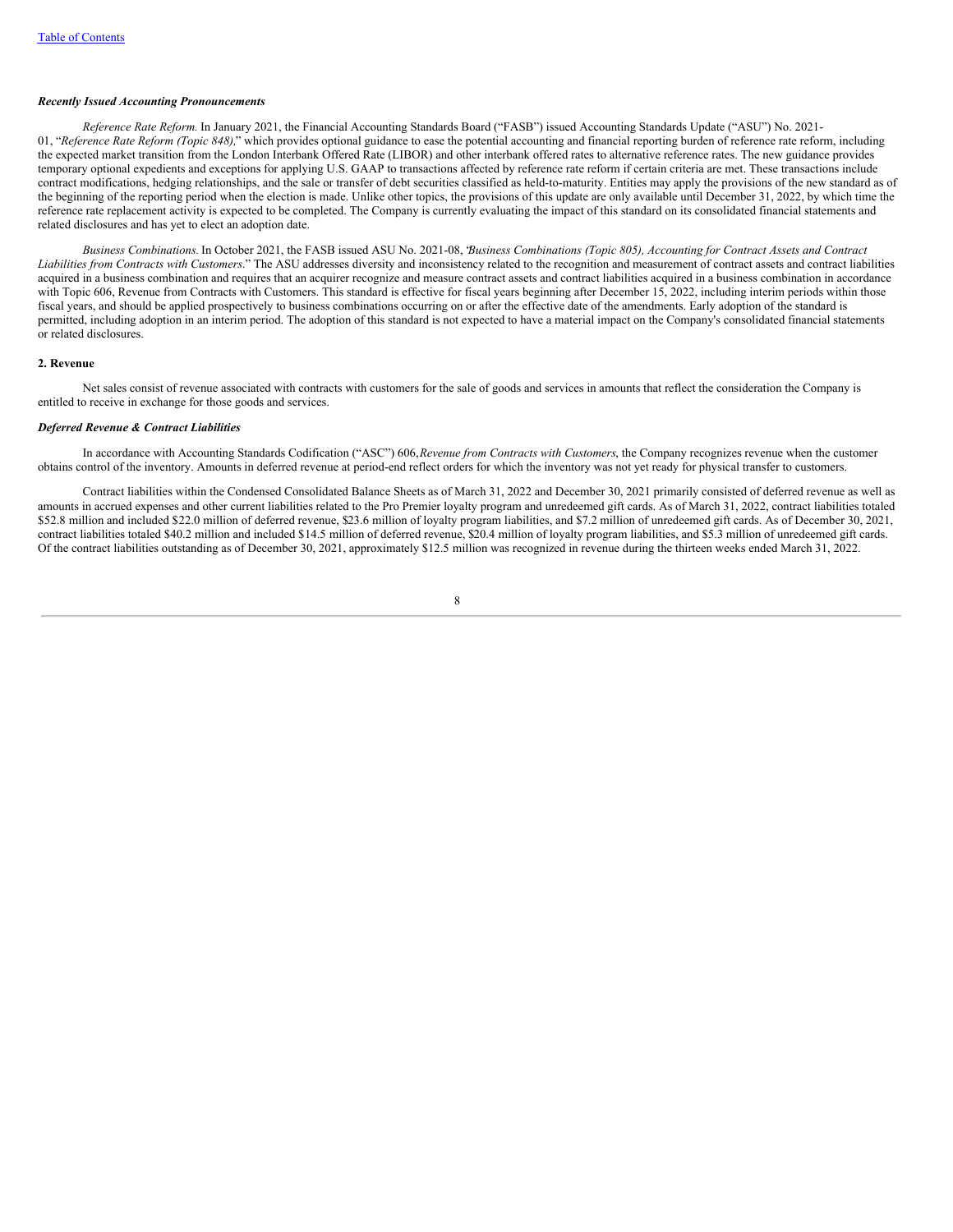# *Disaggregated Revenue*

The Company has one reportable segment. The following table presents the net sales of each major product category (in thousands):

|                                    | <b>Thirteen Weeks Ended</b> |                |  |                  |                |
|------------------------------------|-----------------------------|----------------|--|------------------|----------------|
|                                    | March 31, 2022              | April 1, 2021  |  |                  |                |
| <b>Product Category</b>            | <b>Net Sales</b>            | % of Net Sales |  | <b>Net Sales</b> | % of Net Sales |
| Laminate / luxury vinyl plank      | 282,235                     | $27 \%$ \$     |  | 186,035          | 24 %           |
| Tile                               | 230,611                     | 22             |  | 189,436          | 24             |
| Decorative accessories / wall tile | 191,035                     | 19             |  | 157,374          | 20             |
| Installation materials and tools   | 167,845                     | 16             |  | 130,601          | 17             |
| Wood                               | 71,946                      |                |  | 62.131           | 8              |
| Natural stone                      | 53,456                      |                |  | 49,251           | 6              |
| Adjacent categories (1)            | 16,188                      | $\mathcal{L}$  |  | 12,236           |                |
| Other $(2)$                        | 15,418                      |                |  | (4,527)          | (1)            |
| Total                              | 1,028,734                   | $100 \%$ \$    |  | 782,537          | $100\%$        |

*(1) Adjacent categories primarily includes bathroom and kitchen products and accessories.*

(2) Other includes delivery, sample, and other product revenue and adjustments for deferred revenue, sales returns reserves, customer rewards under the Company's Pro *Premier Loyalty program, and other revenue related adjustments that are not allocated on a product-level basis.*

# **3. Debt**

The following table summarizes the Company's long-term debt as of March 31, 2022 and December 30, 2021:

| in thousands                                       | <b>Maturity Date</b> | <b>Interest Rate Per Annum at March</b><br>31, 2022 |          | <b>March 31, 2022</b> |    | <b>December 30, 2021</b> |
|----------------------------------------------------|----------------------|-----------------------------------------------------|----------|-----------------------|----|--------------------------|
| <b>Credit Facilities:</b>                          |                      |                                                     |          |                       |    |                          |
| Term Loan Facility                                 | February 14, 2027    | 2.21%                                               | Variable | 205,550               | -8 | 206,602                  |
| Total secured debt at par value                    |                      |                                                     |          | 205,550               |    | 206,602                  |
| Less: current maturities                           |                      |                                                     |          | 1.577                 |    | 2,103                    |
| Long-term debt maturities                          |                      |                                                     |          | 203,973               |    | 204,499                  |
| Less: unamortized discount and debt issuance costs |                      |                                                     |          | 8,313                 |    | 8,737                    |
| Total long-term debt                               |                      |                                                     |          | 195,660               |    | 195,762                  |
| Total debt at fair value                           |                      |                                                     |          | 200,411               |    | 202,986                  |

Market risk associated with the Company's long-term debt relates to the potential change in fair value and negative impact to future earnings, respectively, from a change in interest rates. The aggregate fair value of debt is based primarily on the Company's estimates of interest rates, maturities, credit risk, and underlying collateral and is classified as Level 3 within the fair value hierarchy.

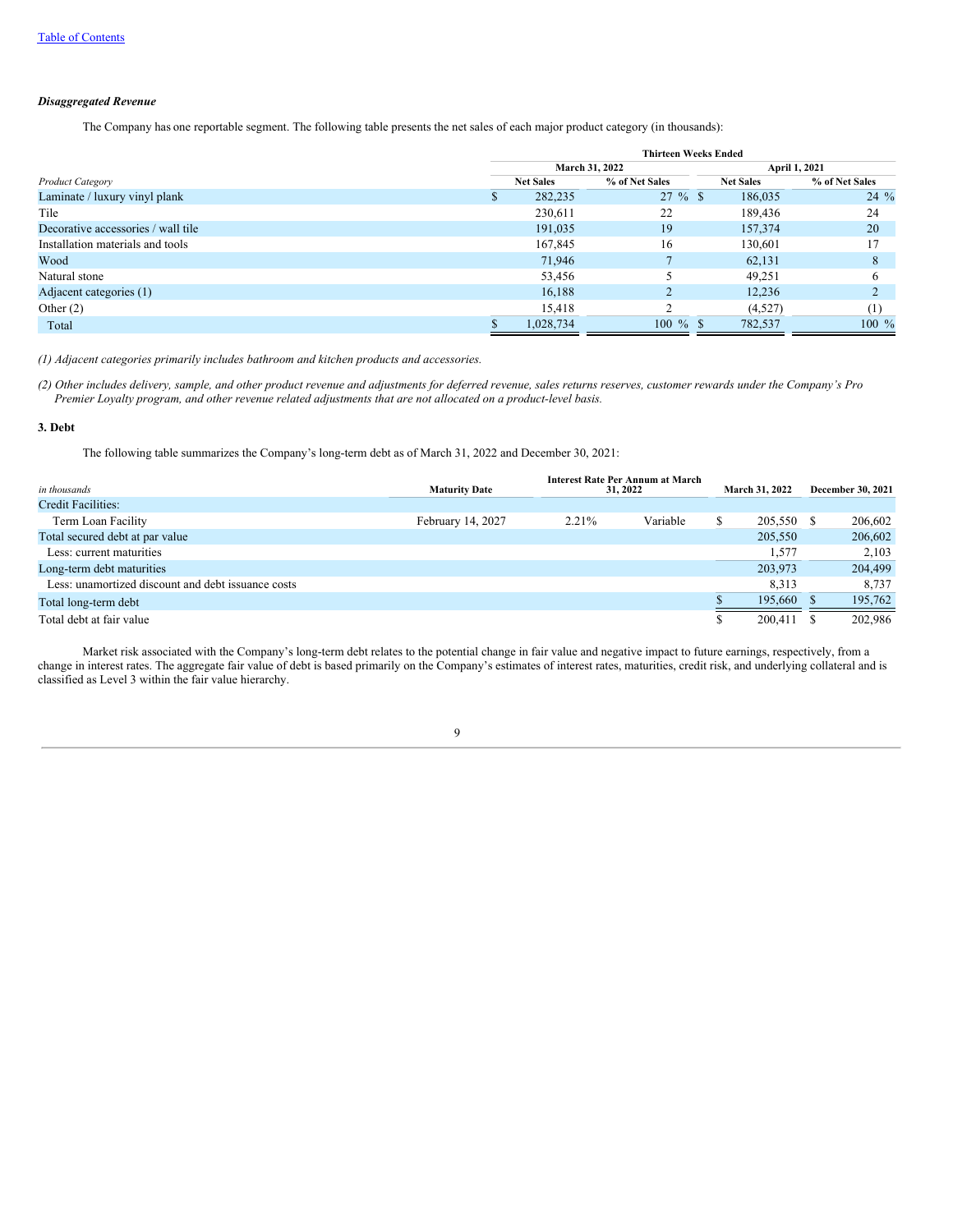The following table summarizes scheduled maturities of the Company's debt as of March 31, 2022:

| in thousands                               | Amount  |
|--------------------------------------------|---------|
| Thirty-nine weeks ending December 29, 2022 | 1,051   |
| 2023                                       | 2,103   |
| 2024                                       | 2,103   |
| 2025                                       | 2,103   |
| 2026                                       | 2,103   |
| Thereafter                                 | 196,087 |
| Total minimum debt payments                | 205,550 |

Components of interest expense are as follows for the periods presented:

|                       |  | <b>Thirteen Weeks Ended</b> |  |               |
|-----------------------|--|-----------------------------|--|---------------|
| in thousands          |  | March 31, 2022              |  | April 1, 2021 |
| Total interest costs  |  | 1.875                       |  | .969          |
| Interest capitalized  |  | 71'                         |  | 581           |
| Interest expense, net |  | 1.162                       |  | .388          |

#### *Term Loan Facility*

The Term Loan Facility provides a margin for loans of: (x) in the case of ABR Loans (as defined in the Term Loan Facility)1.00% per annum (subject to a leveragebased step-up to 1.25% if Outlets exceeds certain leverage ratio tests), and (y) in the case of Eurodollar Loans (as defined in the Term Loan Facility)2.00% per annum (subject to a leverage-based step-up to 2.25% if Outlets exceeds certain leverage ratio tests and a 0.00% floor on Eurodollar Loans).

All obligations under the Term Loan Facility are secured by (1) a first-priority security interest in substantially all of the property and assets of Outlets and the other guarantors under the Term Loan Facility, with certain exceptions, and (2) a second-priority security interest in the collateral securing the asset-based loan facility ("ABL" or "ABL Facility").

# *ABL Facility*

As of March 31, 2022, the Company's ABL Facility had a maximum availability of \$400.0 million with actual available borrowings limited to the sum, at the time of calculation, of (a) eligible credit card receivables multiplied by the credit card advance rate, plus (b) the cost of eligible inventory, net of inventory reserves, multiplied by the applicable appraisal percentage, plus (c) 85% of eligible net trade receivables, plus (d) all eligible cash on hand, plus (e) 100% of the amount for which the eligible letter of credit must be honored after giving effect to any draws, minus certain Availability Reserves (each component as defined in the ABL Facility). The ABL Facility has a maturity date of February 14, 2025 and is available for issuance of letters of credit and contains a sublimit of \$50.0 million for standby letters of credit and commercial letters of credit combined. Available borrowings under the facility are reduced by the face amount of outstanding letters of credit.

All obligations under the ABL Facility are secured by (1) a first-priority security interest in the cash and cash equivalents, accounts receivable, inventory, and related assets of Outlets and the other guarantors under the ABL Facility, with certain exceptions, and (2) a second-priority security interest in substantially all of the other property and assets of Outlets and the other guarantors under the Term Loan Facility.

Net availability under the ABL Facility, as reduced by outstanding letters of credit of \$22.4 million, was \$377.6 million based on financial data as of March 31, 2022.

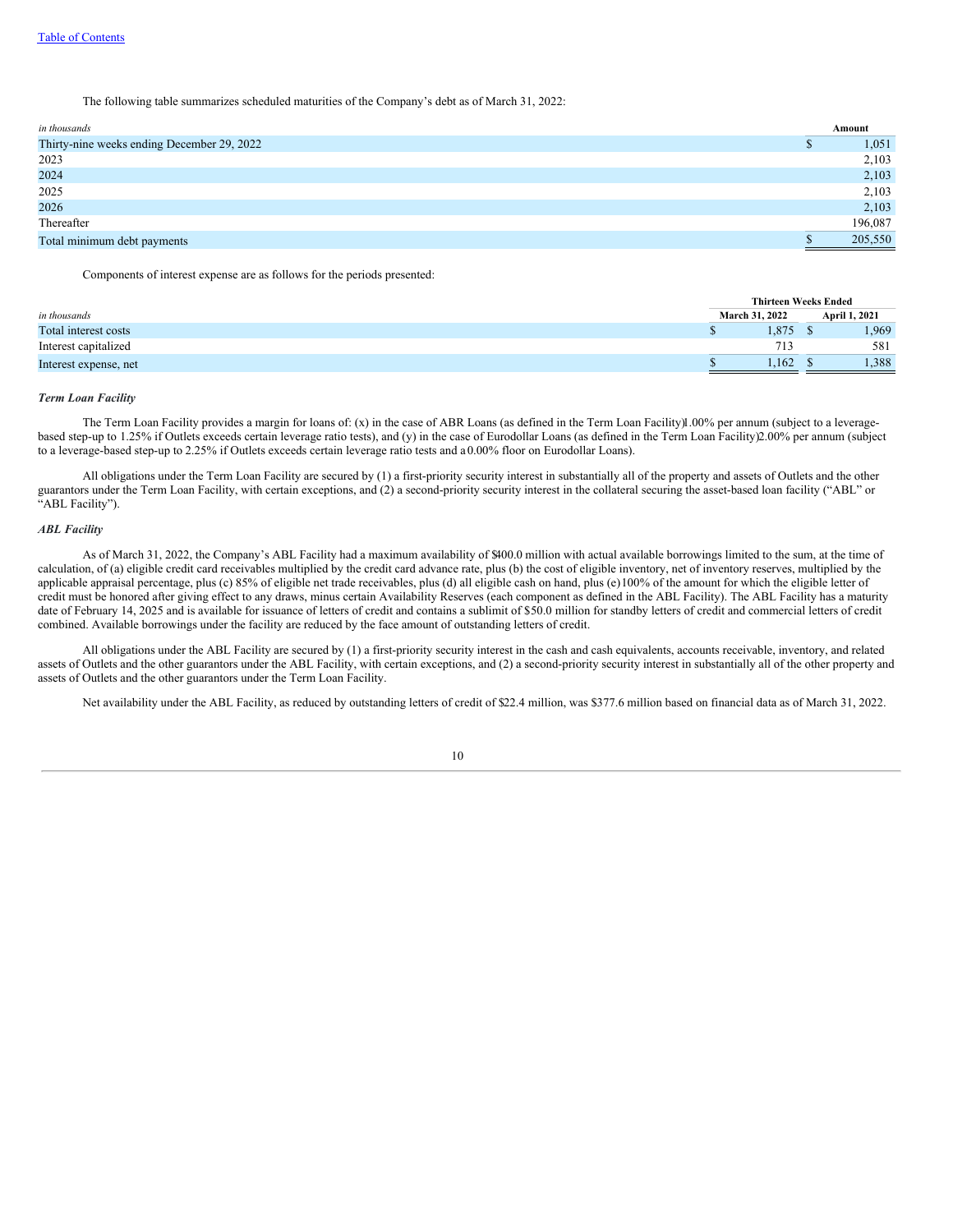## *Covenants*

The credit agreements governing the Term Loan Facility and ABL Facility contain customary restrictive covenants, which, among other things and with certain exceptions, limit the Company's ability to (i) incur additional indebtedness and liens in connection with such indebtedness, (ii) pay dividends and make certain other restricted payments, (iii) effect mergers or consolidations, (iv) enter into transactions with affiliates, (v) sell or dispose of property or assets, and (vi) engage in unrelated lines of business. In addition, these credit agreements subject the Company to certain reporting obligations and require that the Company satisfy certain financial covenants, including, among other things, a requirement that if borrowings under the ABL Facility exceed 90% of availability, the Company will maintain a certain fixed charge coverage ratio (defined as Consolidated EBITDA less non-financed capital expenditures and income taxes paid to consolidated fixed charges, in each case as more fully defined in the ABL Facility).

The Term Loan Facility has no financial maintenance covenants. The Company is currently in compliance with all material covenants under the credit agreements.

#### **4. Income Taxes**

Effective tax rates for the thirteen weeks ended March 31, 2022 and April 1, 2021 were based on the Company's forecasted annualized effective tax rates and were adjusted for discrete items that occurred within each period. The Company's effective income tax rate was 23.6% and 19.8% for the thirteen weeks ended March 31, 2022 and April 1, 2021, respectively. For the thirteen weeks ended March 31, 2022, the effective income tax rate was higher than the statutory federal income tax rate of 21.0% primarily due to state income taxes. For the thirteen weeks ended April 1, 2021, the effective income tax rate was lower than the statutory federal income tax rate of 21.0% primarily due to the recognition of income tax benefits from tax deductions in excess of book expense related to stock option exercises and other discrete items.

# **5. Commitments and Contingencies**

# *Lease Commitments*

The Company accounts for leases in accordance with ASC 842,*Leases*. The majority of the Company's long-term operating lease agreements are for its corporate office, retail locations, and distribution centers, which expire in various years through 2042. Most of these agreements are retail leases wherein both the land and building are leased. For a small number of retail locations, the Company has ground leases in which only the land is leased. The initial lease terms for the Company's corporate office, retail, and distribution center facilities generally range from 10-20 years. The majority of the Company's retail and ground leases also include options to extend, which are factored into the recognition of their respective assets and liabilities when appropriate based on management's assessment of the probability that the options will be exercised.

When readily determinable, the rate implicit in the lease is used to discount lease payments to present value; however, substantially all of the Company's leases do not provide a readily determinable implicit rate. If the rate implicit in the lease is not readily determinable, the Company uses a third party to assist in the determination of a secured incremental borrowing rate, determined on a collateralized basis, to discount lease payments based on information available at lease commencement. The secured incremental borrowing rate is estimated based on yields obtained from Bloomberg for U.S. consumers with a BB- credit rating and is adjusted for collateralization as well as inflation. As of March 31, 2022 and April 1, 2021, the Company's weighted average discount rate was 5.1% and 5.3%, respectively. As of both March 31, 2022 and April 1, 2021, the Company's weighted average remaining lease term was approximately 11 years.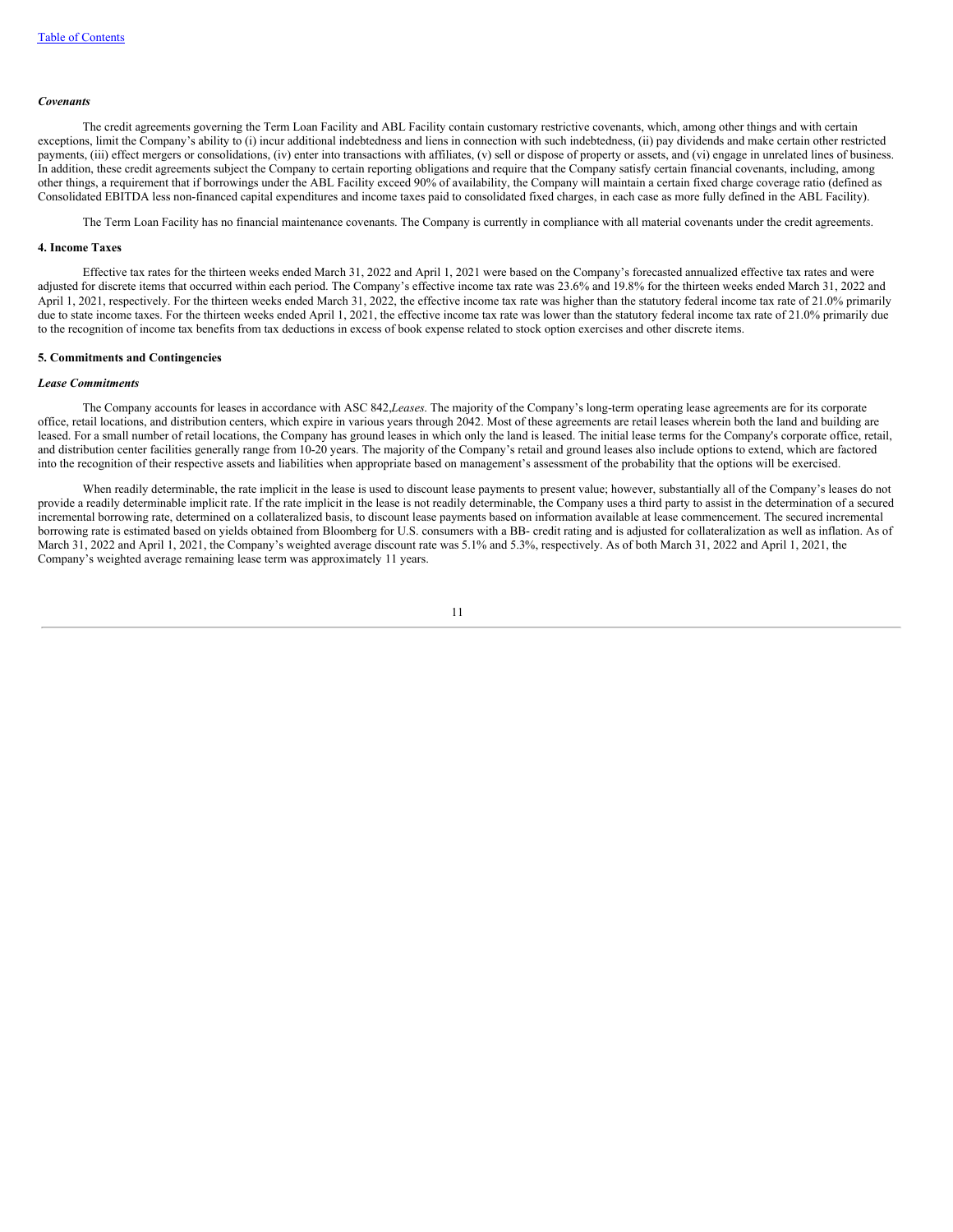# *Lease Costs*

The table below presents components of lease expense for operating leases.

|                                  |                             |                 | <b>Thirteen Weeks Ended</b> |               |  |  |  |
|----------------------------------|-----------------------------|-----------------|-----------------------------|---------------|--|--|--|
| in thousands                     | Classification              | March 31, 2022  |                             | April 1, 2021 |  |  |  |
| Fixed operating lease cost:      | Selling and store operating | 33,460 \$<br>N. |                             | 28,768        |  |  |  |
|                                  | Cost of sales               | 6,501           |                             | 5,660         |  |  |  |
|                                  | Pre-opening                 | 2,353           |                             | 1,635         |  |  |  |
|                                  | General and administrative  | 1,141           |                             | 1,029         |  |  |  |
| Total fixed operating lease cost |                             | 43,455          |                             | 37,092        |  |  |  |
|                                  |                             |                 |                             |               |  |  |  |
| Variable lease cost (1):         | Selling and store operating | 12,223<br>\$    | -\$                         | 9,776         |  |  |  |
|                                  | Cost of sales               | 1,419           |                             | 1,408         |  |  |  |
|                                  | Pre-opening                 | 167             |                             | 68            |  |  |  |
|                                  | General and administrative  | 226             |                             | 22            |  |  |  |
| Total variable lease cost        |                             | 14.035          |                             | 11,274        |  |  |  |
|                                  |                             |                 |                             |               |  |  |  |
| Sublease income                  | Cost of sales               | (680)           |                             | (597)         |  |  |  |
| Total operating lease cost (2)   |                             | 56,810          |                             | 47,769        |  |  |  |

*(1) Includes variable costs for common area maintenance, property taxes, and insurance on leased real estate.*

(2) Excludes short-term lease costs, which were immaterial for the thirteen weeks ended March 31, 2022 and April 1, 2021.

# *Undiscounted Cash Flows*

Future minimum lease payments under non-cancelable operating leases (with initial or remaining lease terms in excess of one year) as of March 31, 2022 were as follows:

| in thousands                                         | Amount    |
|------------------------------------------------------|-----------|
| Thirty-nine weeks ending December 29, 2022           | 126,357   |
| 2023                                                 | 177,967   |
| 2024                                                 | 169,285   |
| 2025                                                 | 158,326   |
| 2026                                                 | 149,407   |
| Thereafter                                           | 925,891   |
| Total minimum lease payments $(1)$ $(2)$             | 1,707,233 |
| Less: amount of lease payments representing interest | 445,611   |
| Present value of future minimum lease payments       | 1,261,622 |
| Less: current obligations under leases               | 109,670   |
| Long-term lease obligations                          | 1,151,952 |

(1) Future lease payments exclude approximately \$221.1 million of legally binding minimum lease payments for operating leases signed but not yet commenced.

(2) Operating lease payments include \$123.4 million related to options to extend lease terms that are reasonably certain of being exercised.

For the thirteen weeks ended March 31, 2022 and April 1, 2021, cash paid for operating leases was \$43.0 million and \$50.9 million, respectively. Typically, cash paid for operating leases during a fiscal quarter includes only three months of lease payments. Cash paid for operating leases during the thirteen weeks ended April 1, 2021 included approximately four months of lease payments due to the majority of April payments being made on the final day of the fiscal quarter.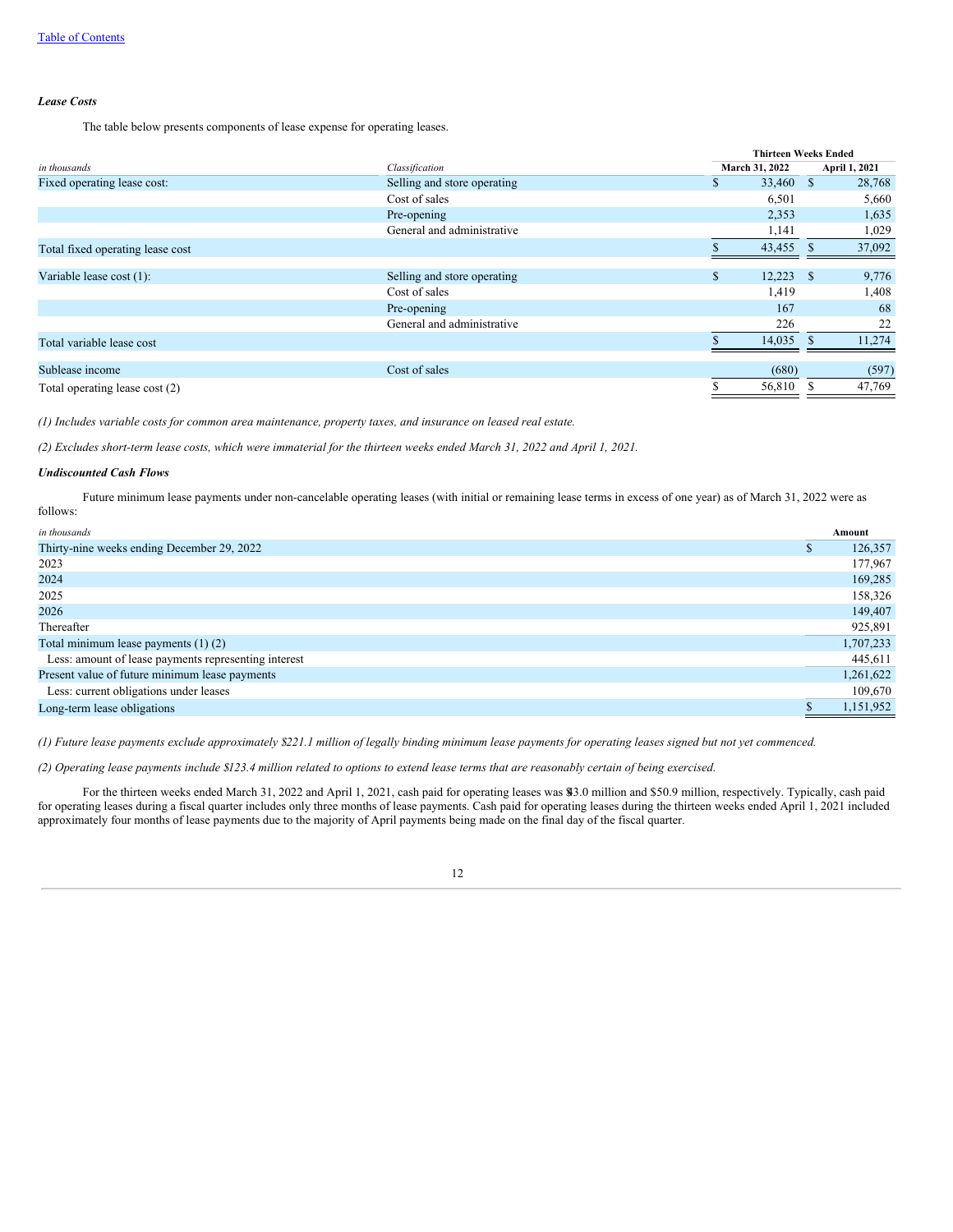# *Litigation*

On November 15, 2021, the Company was added as a defendant in a wrongful death lawsuit, Nguyen v. Inspections Now, Inc., No. 21-DCV-287142, pending in the 434th Judicial District Court of Fort Bend County, Texas. Inspections Now, Inc. and Jason Post Homes, LLC were also named as defendants in the case. On March 28, 2022, Plaintiff voluntarily dismissed her claims against Jason Post Homes without prejudice. Plaintiff's petition alleges that unspecified "wood paneling" allegedly purchased from the Company was installed in the vicinity of plaintiff's fireplace and caught fire while the fireplace was lit. The fire consumed plaintiff's home and resulted in injuries to plaintiff and the death of plaintiff's three children and mother. Plaintiff alleges product defect and failure to warn claims against the Company and negligent inspection claims against Inspections Now. Plaintiff's petition seeks damages in excess of \$1.0 million for property damage, personal injury, and wrongful death. The petition also seeks exemplary damages. The Company responded to Plaintiff's petition on December 13, 2021, denying the allegations, and the case is in the early stages of discovery.

On June 18, 2020, an alleged stockholder filed a putative derivative complaint, Lincolnshire Police Pension Fund v. Taylor, et al., No. 2020-0487-JTL, in the Delaware Court of Chancery, purportedly on behalf of the Company against certain of the Company's officers, directors, and stockholders. The complaint alleges breaches of fiduciary duties and unjust enrichment. The factual allegations underlying these claims are similar to the factual allegations made in the previously dismissed *In re Floor & Decor Holdings, Inc. Securities Litigation*. The complaint seeks unspecified damages and restitution for the Company from the individual defendants and the payment of costs and attorneys' fees. The time for the defendants to respond to the complaint has not yet expired.

The Company maintains insurance that may cover any liability arising out of the above-referenced litigation up to the policy limits and subject to meeting certain deductibles and to other terms and conditions thereof. Estimating an amount or range of possible losses resulting from litigation proceedings is inherently difficult, particularly where the matters involve indeterminate claims for monetary damages and are in the stages of the proceedings where key factual and legal issues have not been resolved. For these reasons, the Company is currently unable to predict the ultimate timing or outcome of or reasonably estimate the possible losses or a range of possible losses resulting from the above-referenced litigation.

The Company is also subject to various other legal actions, claims and proceedings arising in the ordinary course of business, which may include claims related to general liability, workers' compensation, product liability, intellectual property and employment-related matters resulting from its business activities. As with most actions such as these, an estimation of any possible and/or ultimate liability cannot always be determined. The Company establishes reserves for specific legal proceedings when it determines that the likelihood of an unfavorable outcome is probable and the amount of loss can be reasonably estimated. These various other ordinary course proceedings are not expected to have a material impact on the Company's consolidated financial position, cash flows, or results of operations, however regardless of the outcome, litigation can have an adverse impact on the Company because of defense and settlement costs, diversion of management resources, and other factors.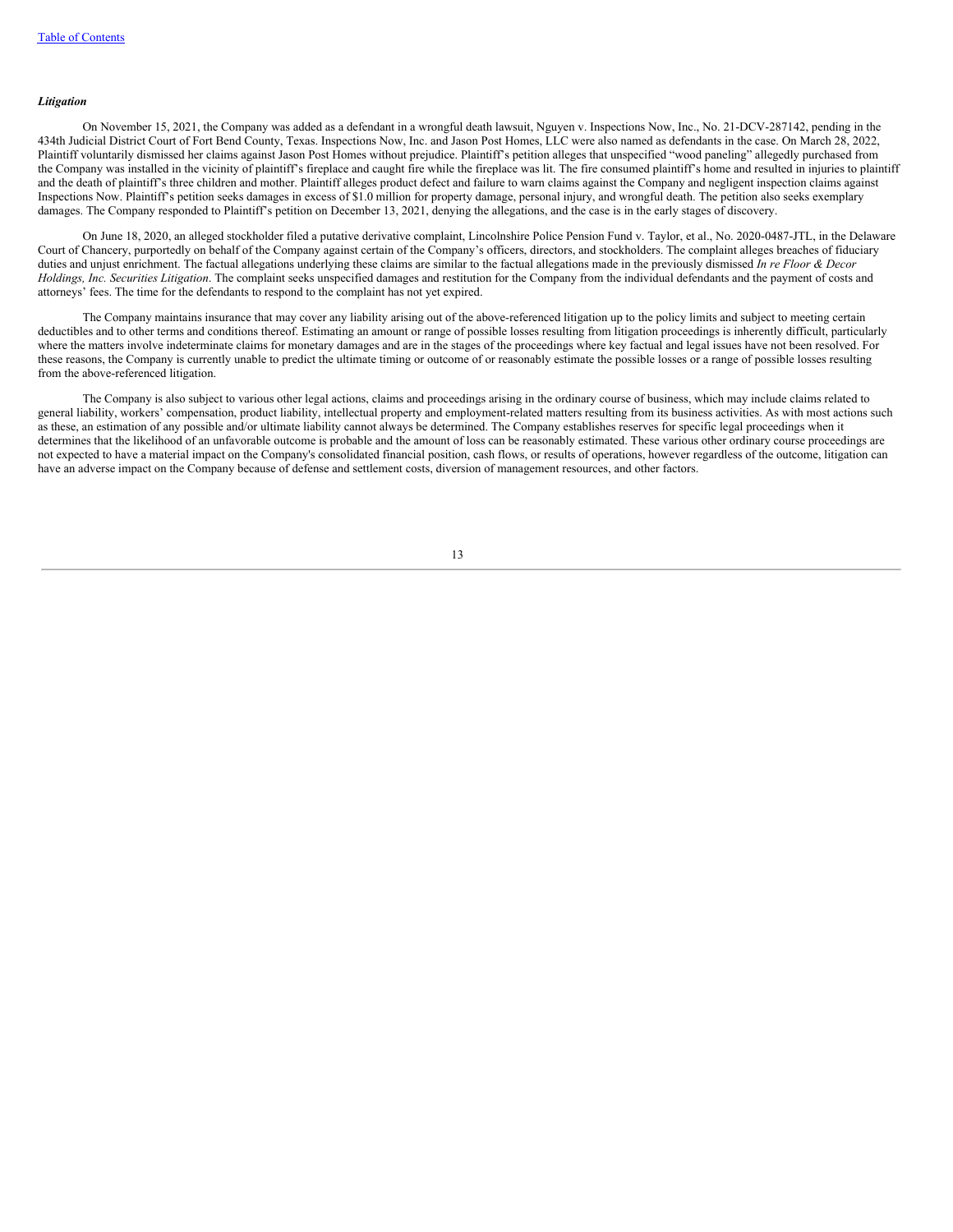#### **6. Stock-based Compensation**

The Company accounts for stock-based compensation in accordance with ASC 718,*Compensation-Stock* Compensation ("ASC 718")*.* In accordance with ASC 718, the Company measures compensation cost for all stock-based awards at fair value on the date of grant and recognizes compensation expense, net of forfeitures, using the straight-line method over the requisite service period of awards expected to vest, which for each of the awards is the service vesting period. Stock-based compensation expense for the thirteen weeks ended March 31, 2022 and April 1, 2021 was \$6.0 million and \$4.7 million, respectively, and was included in general and administrative expenses within the Company's Condensed Consolidated Statements of Operations and Comprehensive Income.

# *Stock Options*

The table below summarizes stock option activity for the thirteen weeks ended March 31, 2022.

|                                          |           | <b>Weighted Average</b> |
|------------------------------------------|-----------|-------------------------|
|                                          | Options   | <b>Exercise Price</b>   |
| Outstanding at December 31, 2021         | 2,503,654 | 26.81                   |
| Exercised                                | (32,025)  | 18.03                   |
| Forfeited or expired                     | (4.480)   | 42.19                   |
| Outstanding at March 31, 2022            | 2,467,149 | 26.90                   |
| Vested and exercisable at March 31, 2022 | 1,757,479 | 22.01                   |

Total unrecognized compensation cost related to stock options as of March 31, 2022 and December 30, 2021 was \$7.8 million and \$9.7 million, respectively. The unrecognized compensation cost remaining as of March 31, 2022 is expected to be recognized over a weighted average period of 1.8 years.

# *Restricted Stock Units*

During the thirteen weeks ended March 31, 2022, the Company granted service-based restricted stock units ("RSUs") to certain employees, executive officers, and non-employee directors and performance-based restricted stock units ("PSUs") to certain executive officers that represent an unfunded, unsecured right to receive a share of the Company's Class A common stock upon vesting. The RSUs granted during the period vest in three ratable annual installments on each of the first three anniversaries of the grant date, subject to the grantee's continued service through the applicable vesting date, whereas the PSUs cliff vest after a three-year period based on the achievement of specific targets for adjusted EBIT (earnings before interest and taxes) growth and return on invested capital, subject to the grantee's continued service through the applicable vesting date. Based on the extent to which the performance goals are achieved, vested shares may range from 0% to 200% of the target award amount. The fair value of the service-based and performance-based restricted stock units was determined based on the closing price of the Company's Class A common stock on the date of grant.

The following table summarizes restricted stock unit activity during the thirteen weeks ended March 31, 2022:

|                               | <b>Restricted Stock Units</b> |                          |                                               |  |  |
|-------------------------------|-------------------------------|--------------------------|-----------------------------------------------|--|--|
|                               | Service-based                 | Performance-based        | <b>Total Restricted Stock</b><br><b>Units</b> |  |  |
| Unvested at December 31, 2021 | 214,778                       | $\overline{\phantom{a}}$ | 214,778                                       |  |  |
| Granted                       | 217,692                       | 36,566                   | 254,258                                       |  |  |
| Vested                        | (47,070)                      | $\overline{\phantom{a}}$ | (47,070)                                      |  |  |
| Forfeited                     | (3,033)                       |                          | (3,033)                                       |  |  |
| Unvested at March 31, 2022    | 382,367                       | 36,566                   | 418.933                                       |  |  |

Total unrecognized compensation cost related to restricted stock units as of March 31, 2022 and December 30, 2021 was 3\$7.8 million and \$14.0 million, respectively. The unrecognized compensation cost remaining as of March 31, 2022 is expected to be recognized over a weighted average period of 2.8 years.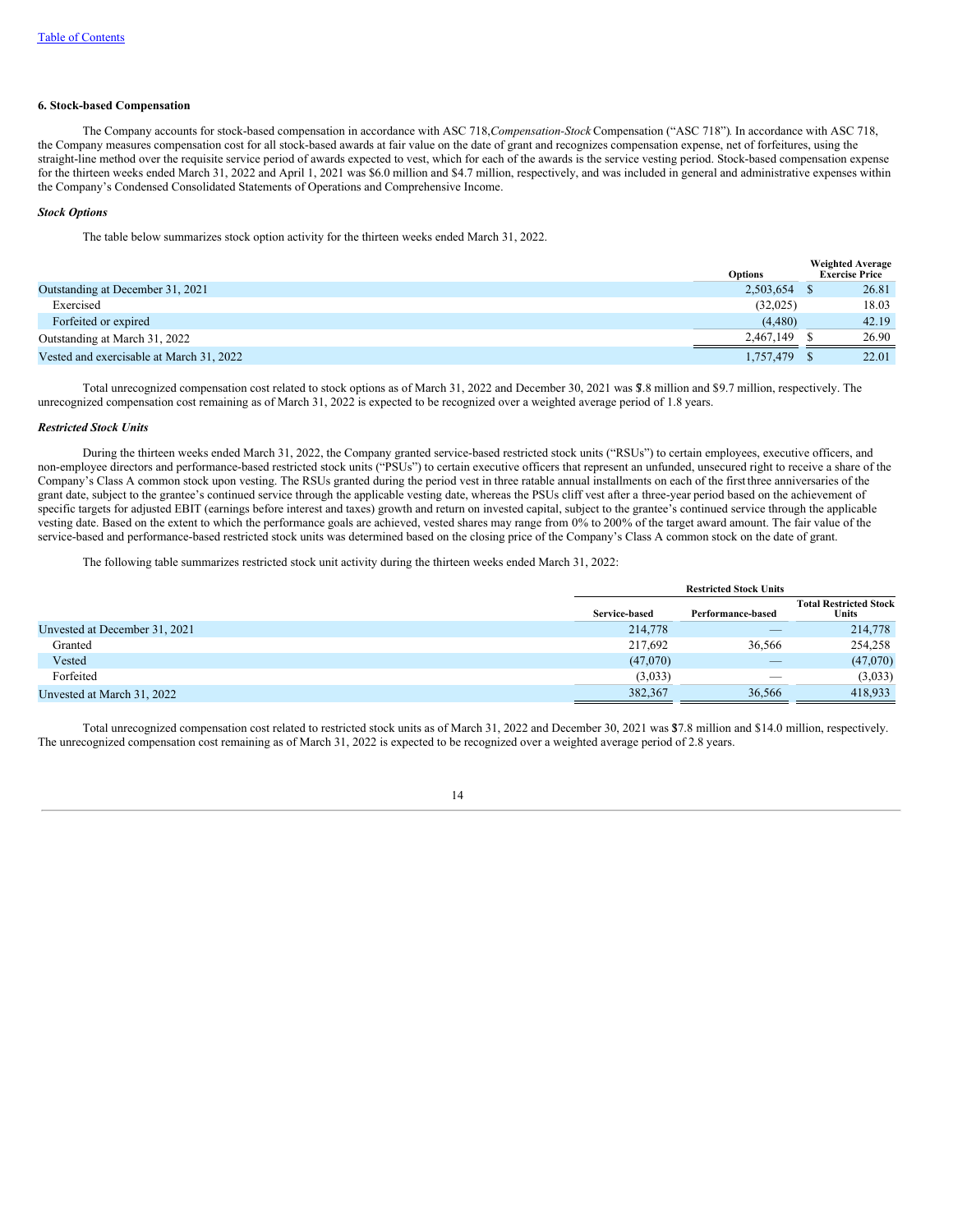# *Restricted Stock Awards*

The following table summarizes restricted stock award activity during the thirteen weeks ended March 31, 2022:

|                               | <b>Restricted Stock Awards</b> |                   |                                    |  |
|-------------------------------|--------------------------------|-------------------|------------------------------------|--|
|                               | Service-based                  | Performance-based | <b>Total Stock Return</b><br>(TSR) |  |
| Unvested at December 31, 2021 | 144,725                        | 160,315           | 104,456                            |  |
| Vested                        | (17.256)                       |                   | $\hspace{0.1mm}-\hspace{0.1mm}$    |  |
| Unvested at March 31, 2022    | 127.469                        | 160.315           | 104,456                            |  |

As of March 31, 2022 and December 30, 2021, total unrecognized compensation cost related to unvested restricted stock awards was 9.1 million and \$10.9 million, respectively. The unrecognized compensation cost remaining as of March 31, 2022 is expected to be recognized over a weighted average period of 1.7 years.

# **7. Earnings Per Share**

# *Net Income per Common Share*

The Company calculates basic earnings per share by dividing net income by the weighted average number of common shares outstanding during the period. Diluted earnings per share is computed by dividing net income by the weighted average number of common shares outstanding adjusted for the dilutive effect of share-based awards.

The following table shows the computation of basic and diluted earnings per share:

|                                             | <b>Thirteen Weeks Ended</b> |               |  |  |
|---------------------------------------------|-----------------------------|---------------|--|--|
| in thousands, except per share data         | March 31, 2022              | April 1, 2021 |  |  |
| Net income                                  | 70.951                      | 75,796        |  |  |
| Basic weighted average shares outstanding   | 105,398                     | 104,073       |  |  |
| Dilutive effect of share-based awards       | 2.141                       | 3,026         |  |  |
| Diluted weighted average shares outstanding | 107.539                     | 107,099       |  |  |
| Basic earnings per share                    | 0.67                        | 0.73          |  |  |
| Diluted earnings per share                  | 0.66                        | 0.71          |  |  |

The following potentially dilutive securities were excluded from the computation of diluted earnings per share as a result of their anti-dilutive effect:

|                        | <b>Thirteen Weeks Ended</b> |               |  |
|------------------------|-----------------------------|---------------|--|
| in thousands           | <b>March 31, 2022</b>       | April 1, 2021 |  |
| Stock options          | 70                          | 81            |  |
| Restricted stock       | $\overline{\phantom{a}}$    | 18            |  |
| Restricted stock units | 212                         | 100           |  |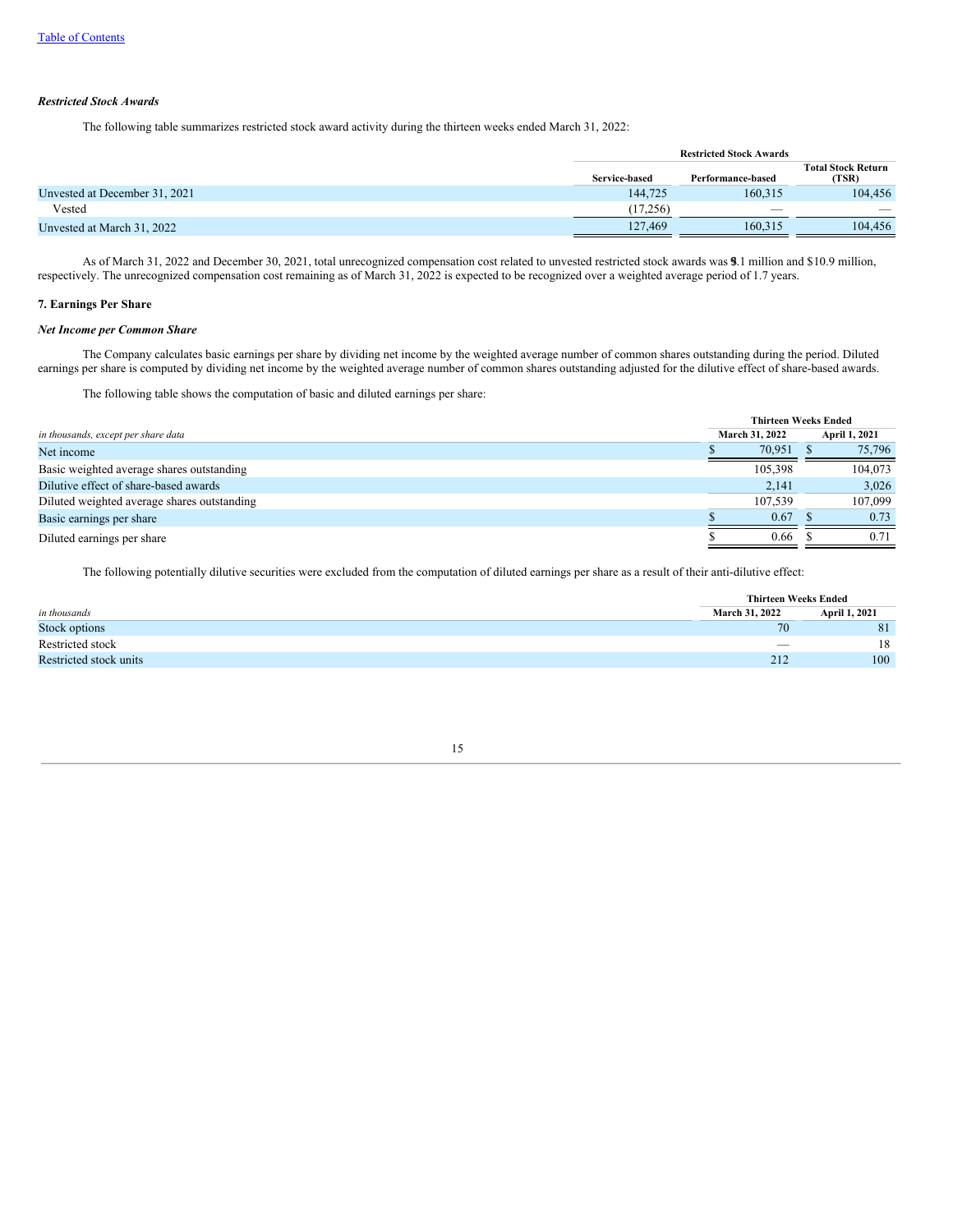# **8. Fair Value Measurements**

As of March 31, 2022 and December 30, 2021, the Company had certain financial assets and liabilities on its Condensed Consolidated Balance Sheets that were required to be measured at fair value on a recurring or non-recurring basis. The estimated fair values of financial assets and liabilities such as cash and cash equivalents, receivables, prepaid expenses and other current assets, other assets, accounts payable, and accrued expenses and other current liabilities approximate their respective carrying values as reported within the Condensed Consolidated Balance Sheets. See Note 3, "Debt" for discussion of the fair value of the Company's debt.

# *Contingent Earn-out Liabilities*

As of March 31, 2022, contingent earn-out liabilities, primarily related to the Spartan Surfaces, Inc. acquisition that was completed during the second quarter of fiscal 2021, had an estimated fair value of \$8.2 million (classified as level 3 within the fair value hierarchy), of which \$5.1 million is included in other liabilities and \$3.0 million is included in accrued expenses and other current liabilities within the Condensed Consolidated Balance Sheets. The table below summarizes changes in contingent earn-out liabilities during the thirteen weeks ended March 31, 2022.

| in thousands                 | <b>Contingent Earn-</b><br>out Liabilities |
|------------------------------|--------------------------------------------|
| Balance at December 30, 2021 | 10,231                                     |
| Acquisition (1)              | 140                                        |
| Fair value adjustments       | 364                                        |
| Payments                     | (2,571)                                    |
| Balance at March 31, 2022    | 8,164                                      |

(1) During the thirteen weeks ended March 31, 2022, the Company acquired a small commercial flooring sales agency and its customer lists for total consideration of \$0.6 million, including \$0.5 million of cash and \$0.1 million of contingent earn-out consideration. The acquisition was accounted for in accordance with ASC 805,*Business Combinations*. The fair values of the customer lists and contingent earn-out consideration related to this acquisition were immaterial.

The \$0.4 million net increase in the fair value of contingent earn-out liabilities during the thirteen weeks ended March 31, 2022 was recognized in general and administrative expense within the Condensed Consolidated Statements of Operations and Comprehensive Income. There were no outstanding contingent earn-out liabilities or related fair value adjustments to such earn-out liabilities during the thirteen weeks ended April 1, 2021.

#### *Interest Rate Cap Contracts*

Changes in interest rates impact the Company's results of operations. In an effort to manage exposure to this risk, the Company enters into derivative contracts and may adjust its derivative portfolio as market conditions change.

The Company has outstanding interest rate cap contracts that are designated as cash flow hedges. The effective portion of the gain or loss on effective cash flow hedges is reported as a component of Accumulated Other Comprehensive Income ("AOCI") and reclassified into earnings in the same period in which the hedged transaction affects earnings. The effective portion of the derivative represents the change in fair value of the hedge that offsets the change in fair value of the hedged item. To the extent the change in the fair value of the hedge does not perfectly offset the change in the fair value of the hedged item, the ineffective portion of the hedge is immediately recognized in earnings.

<span id="page-15-0"></span>The Company's outstanding interest rate cap contracts were valued primarily using level 2 inputs based on data readily observable in public markets. The Company's interest rate cap contracts were negotiated with counterparties without going through a public exchange. Accordingly, the Company's fair value assessments for these derivative contracts gave consideration to the risk of counterparty default (as well as the Company's own credit risk). As of March 31, 2022 and December 30, 2021, the total fair value of the Company's interest rate cap contracts was approximately \$3.0 million and \$0.5 million, respectively, which are presented as a component of accumulated other comprehensive income within stockholders' equity on the Condensed Consolidated Balance Sheets net of tax of \$0.9 million and less than \$0.1 million, respectively.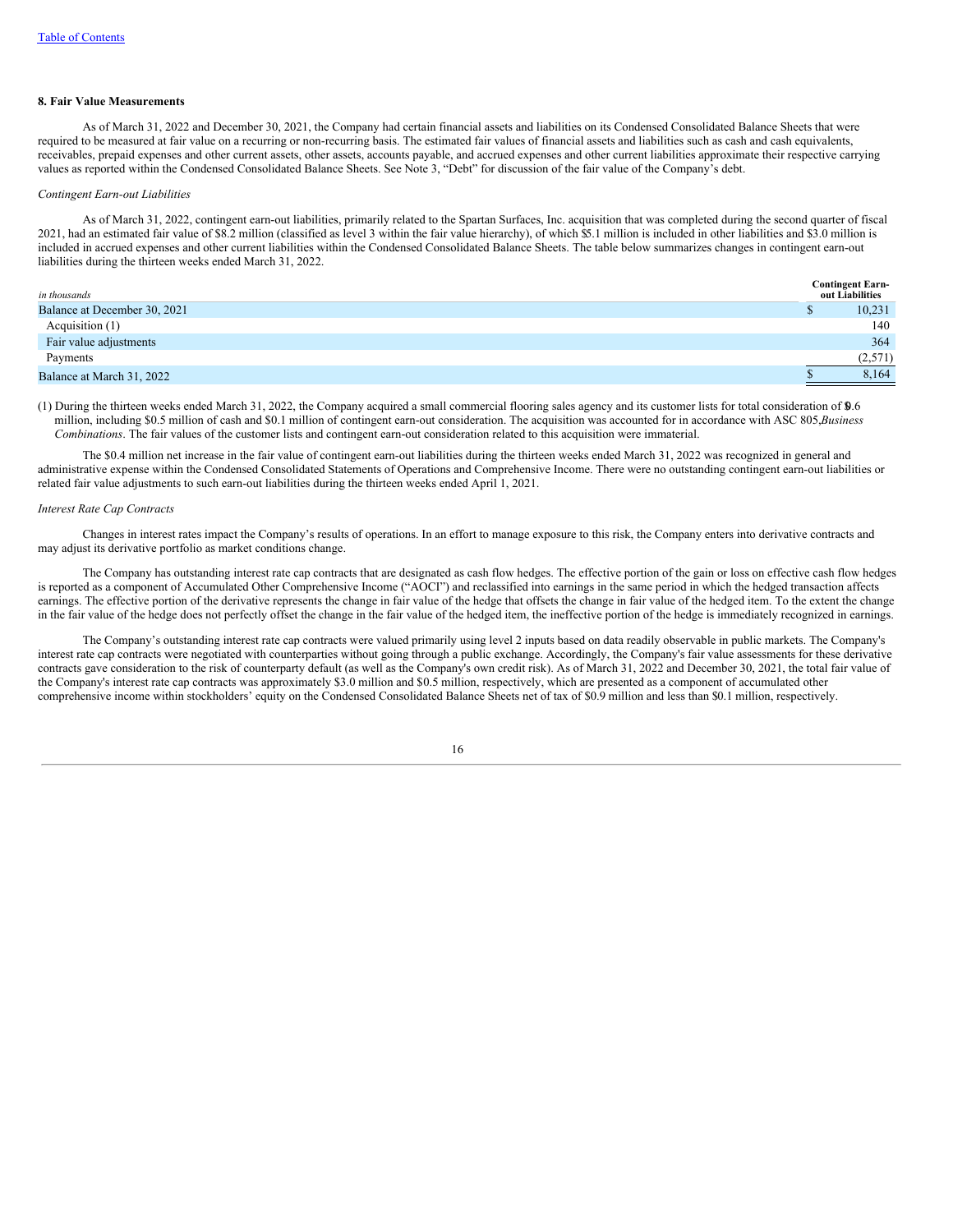### **Item 2. Management's Discussion and Analysis of Financial Condition and Results of Operations**

The following discussion and analysis of the financial condition and results of our operations should be read together with the financial statements and related notes of Floor & Decor Holdings, Inc. and Subsidiaries included in Item 1 of this quarterly report on Form 10-Q (this "Quarterly Report") and with our audited financial statements and the related notes included in our Annual Report on Form 10-K for the fiscal year ended December 30, 2021 and filed with the Securities and Exchange Commission (the "SEC") on February 24, 2022 (the "Annual Report"). As used in this Quarterly Report, except where the context otherwise requires or where otherwise indicated, the terms "Floor & Decor," "Company," "we," "our" or "us" refer to Floor & Decor Holdings, Inc. and its subsidiaries.

### <span id="page-16-0"></span>**Forward-Looking Statements**

The discussion in this Quarterly Report, including under this Item 2, "Management's Discussion and Analysis of Financial Condition and Results of Operations" of Part I and Item 1A, "Risk Factors" of Part II, contains forward-looking statements within the meaning of the federal securities laws. All statements other than statements of historical fact contained in this Quarterly Report, including statements regarding the Company's future operating results and financial position, expectations related to our acquisition of Spartan Surfaces, Inc. ("Spartan"), business strategy and plans, objectives of management for future operations, and the impact of the coronavirus (COVID-19) pandemic, are forward-looking statements. These statements are based on our current expectations, assumptions, estimates and projections. These statements involve known and unknown risks, uncertainties and other important factors that may cause our actual results, performance or achievements to be materially different from any future results, performance or achievements expressed or implied by the forward-looking statements. Forward-looking statements are based on management's current expectations and assumptions regarding the Company's business, the economy and other future conditions, including the impact of natural disasters on sales.In some cases, you can identify forward-looking statements by terms such as "may," "will," "should," "expects," "plans," "anticipates," "could," "seeks," "intends," "target," "projects," "contemplates," "believes," "estimates," "predicts," "budget," "potential" or "continue" or the negative of these terms or other similar expressions.

The forward-looking statements contained in this Quarterly Report are only predictions. Although we believe that the expectations reflected in the forward-looking statements in this Quarterly Report are reasonable, we cannot guarantee future events, results, performance or achievements. A number of important factors could cause actual results to differ materially from those indicated by the forward-looking statements in this Quarterly Report, including, without limitation, those factors described in this Item 2, "Management's Discussion and Analysis of Financial Condition and Results of Operations" of Part I and Item 1A, "Risk Factors" of Part II. Some of the key factors that could cause actual results to differ from our expectations include the following:

- an overall decline in the health of the economy, the hard surface flooring industry, consumer confidence and spending and the housing market, including as a result of rising inflation or interest rates or the COVID-19 pandemic;
- an economic recession or depression;
- global inflationary pressures on raw materials, energy, commodity, transportation, and other costs could cause our vendors to seek further price increases on the products we sell;
- any disruption in our supply chain, including carrier capacity constraints, port congestion, higher shipping, rail, and trucking prices and other supply chain costs or product shortages;
- our failure to successfully anticipate consumer preferences and demand;
- our inability to pass along cost increases at rates consumers are willing to pay, or reduced demand due to pricing increases;
- our inability to manage our growth;
- our inability to manage costs and risks relating to new store openings;
- our inability to find available locations for our stores on terms acceptable to us;
- any disruption in our distribution capabilities, including from difficulties operating our distribution centers;
- our failure to execute our business strategy effectively and deliver value to our customers;
- our inability to find, train and retain key personnel;
- the resignation, incapacitation or death of any key personnel;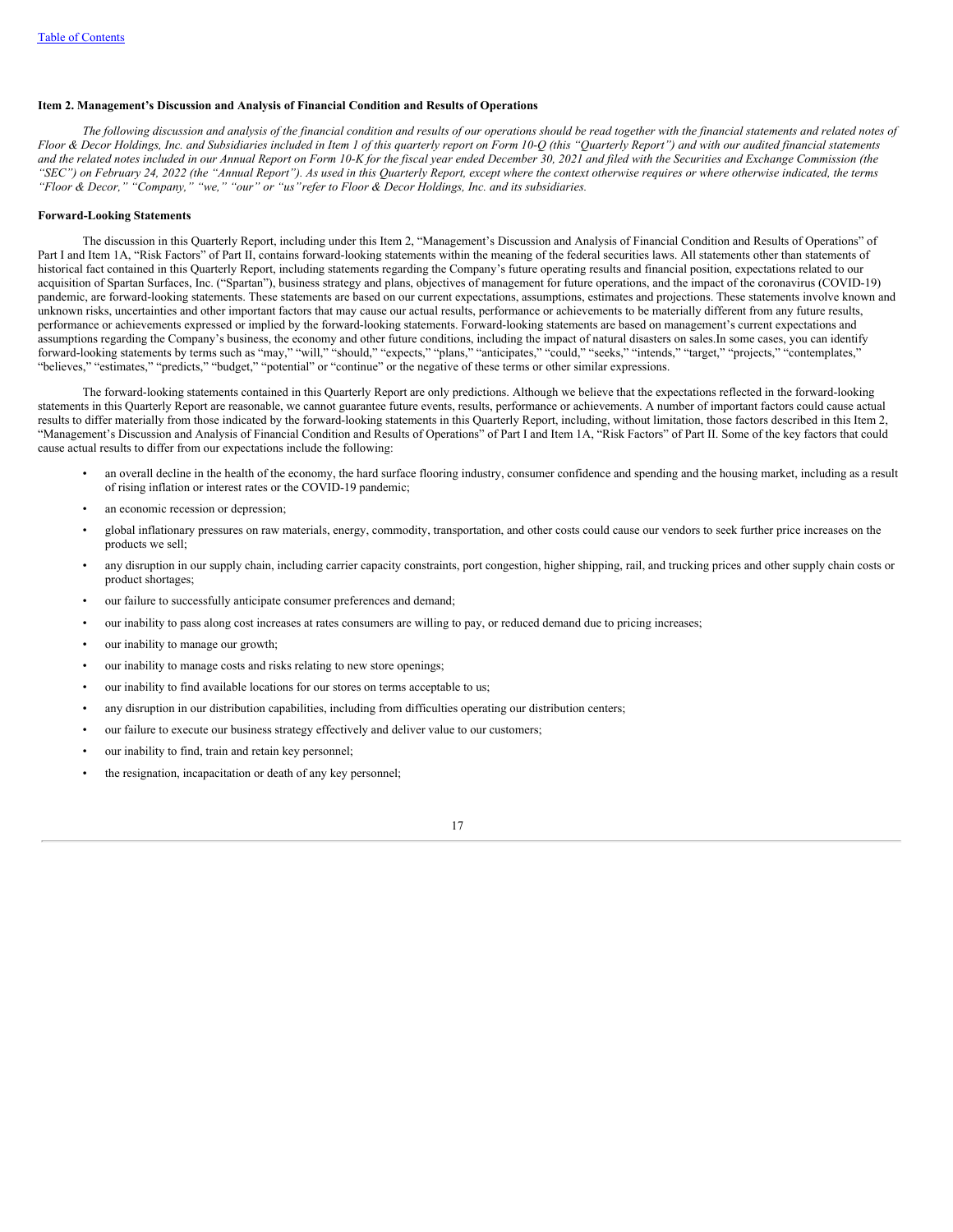- the inability to staff our stores and distribution centers sufficiently, including for reasons due to the COVID-19 pandemic and other impacts of the COVID-19 pandemic;
- a pandemic, such as COVID-19, or other natural disaster or unexpected event, and its impacts on our suppliers, customers, employees, lenders, operations, including our ability to operate our distribution centers and stores or on the credit markets or our future financial and operating results;
- our dependence on foreign imports for the products we sell, which may include the impact of tariffs and other duties;
- geopolitical risks, such as the recent military conflict in Ukraine, that impact our ability to import from foreign suppliers or raise our costs;
- if the use of "cookie" tracking technologies is further restricted, the amount of internet user information we collect would decrease, which could require additional marketing efforts and harm our business and operating results;
- violations of laws and regulations applicable to us or our suppliers;
- our failure to adequately protect against security breaches involving our information technology systems and customer information;
- suppliers may sell similar or identical products to our competitors;
- competition from other stores and internet-based competition;
- impact of acquired companies, including Spartan;
- our inability to manage our inventory obsolescence, shrinkage and damage;
- our inability to maintain sufficient levels of cash flow or liquidity to meet growth expectations;
- our inability to obtain merchandise on a timely basis at prices acceptable to us; and
- restrictions imposed by our indebtedness on our current and future operations.

Because forward-looking statements are inherently subject to risks and uncertainties, some of which cannot be predicted or quantified, you should not rely on these forward-looking statements as predictions of future events. The forward-looking statements contained in this Quarterly Report speak only as of the date hereof. New risks and uncertainties arise over time, and it is not possible for us to predict those events or how they may affect us. If a change to the events and circumstances reflected in our forwardlooking statements occurs, our business, financial condition, and operating results may vary materially from those expressed in our forward-looking statements. Except as required by applicable law, we do not plan to publicly update or revise any forward-looking statements contained herein, whether as a result of any new information, future events or otherwise.

#### **Overview**

Founded in 2000, Floor & Decor is a high-growth, differentiated, multi-channel specialty retailer of hard surface flooring and related accessories with 166 warehouseformat stores and five small-format standalone design studios across 34 states as of March 31, 2022. We believe that we offer the industry's broadest assortment of tile, wood, laminate, vinyl, and natural stone flooring along with decorative and installation accessories and adjacent categories at everyday low prices, positioning us as the one-stop destination for our customers' entire hard surface flooring needs. We appeal to a variety of customers, including professional installers and commercial businesses ("Pro"), Do it Yourself customers ("DIY"), and customers who buy the products for professional installation ("Buy it Yourself" or "BIY").

We operate on a 52- or 53-week fiscal year ending the Thursday on or preceding December 31. The following discussion contains references to the first thirteen weeks of fiscal 2022 and fiscal 2021, which ended on March 31, 2022 and April 1, 2021, respectively.

During the thirteen weeks ended March 31, 2022, we continued to make long-term key strategic investments, including:

- completing the relocation of our previous distribution center near Houston, Texas to a larger distribution center in the Houston area;
- supporting our stores and distribution centers during this continued period of heightened sales, with particular emphasis on increasing staffing levels and working collaboratively throughout our supply chain to improve our in-stock inventory levels;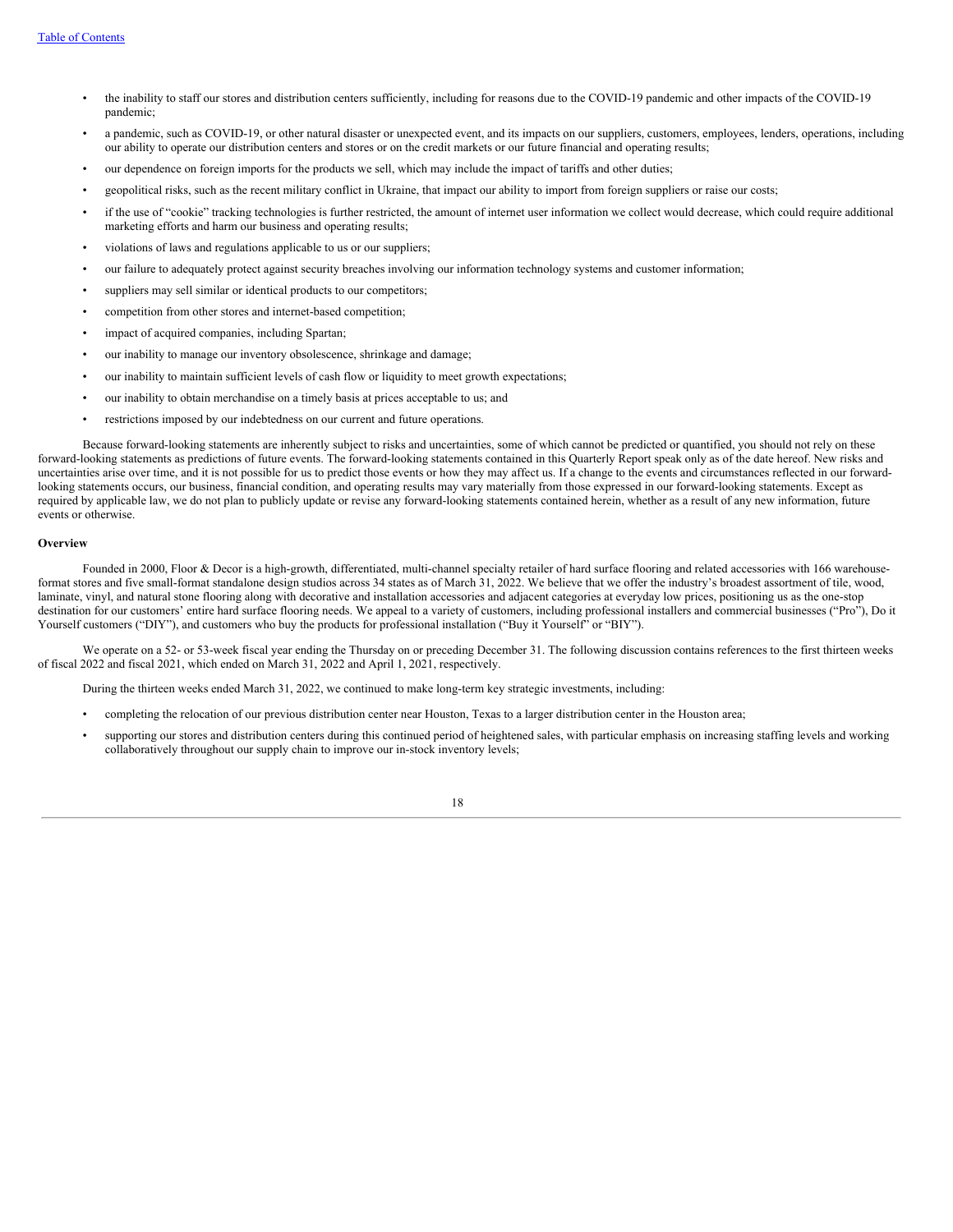- opening 6 new warehouse-format stores and three design studios, ending the quarter with 166 warehouse-format stores and five design studios;
- focusing on innovative new products and localized assortments, supported by inspirational in-store and online visual merchandising solutions;
- investing in our connected customer, in-store designer, and customer relationship and store focused technology;
- adding more resources dedicated to serving our Pro customers, including hiring a professional external sales staff to drive more commercial sales; and
- investing capital to continue enhancing the in-store shopping experience for our customers.

# **COVID-19 Update**

As the COVID-19 pandemic continues into fiscal 2022, we remain focused on five priorities while navigating through this period of volatility and uncertainty:

- First, protect the health and safety of our employees and customers through enhanced safety and sanitation measures at our stores, distribution centers, and store support center.
- Second, keep our brand strong and support all of our customers, including the numerous small businesses that rely upon us such as general contractors and flooring installers.
- Third, invest in store and distribution center staffing to support the heightened demand.
- Fourth, work with all of our supply chain partners to increase our in-stock inventory positions.
- Fifth, position Floor & Decor to emerge strong from this event.

We are working hard to continue monitoring and quickly responding to the ongoing impacts of the COVID-19 pandemic, including communicating often throughout the organization and adapting our operations to follow evolving federal, state, and local ordinances as well as health guidelines on mitigating the risk of COVID-19 transmission. We have teams in place monitoring this evolving situation and recommending risk mitigation actions, and we are encouraging social distancing practices.

We have also assessed and continue to implement supply chain continuity plans. While sales have remained strong as we continue to maintain a broad assortment of in-stock inventory, labor shortages and supply chain congestion and disruptions continue to cause logistical challenges for us and the entire hard surface flooring industry. In addition, we have seen significant cost increases, primarily in our supply chain, due to the global supply chain congestion and disruptions which we believe we can at least partially pass along to customers. In particular, there continues to be significant congestion at ports of entry to the United States, primarily at the port of Los Angeles, which is increasing the time and cost to ship goods to our distribution centers and stores and has resulted in a decrease in our in-stock levels for certain products. We remain focused on providing exceptional value to our customers through our broad assortment and "everyday low price" strategy. We believe that our strong relationships with our suppliers and transportation partners have been instrumental in helping us to navigate this difficult supply chain environment; however, the potential significance and duration of these supply chain disruptions is uncertain, and future capacity shortages or cost increases could have an adverse impact upon our business.

There remains substantial uncertainty regarding the potential duration and severity of the COVID-19 pandemic, including how public health restrictions imposed to slow the spread of the virus may evolve. There may also be future "waves" or new variants of COVID-19 infections despite vaccines and other measures implemented to mitigate its spread. Although our stores are currently open to the public, we may face future closure requirements and other operational restrictions at some or all of our physical locations for prolonged periods of time if federal, state, and local authorities impose new and potentially more stringent restrictions such as shelter-in-place orders. We also may face store closures due to staffing challenges, including if store and distribution center associates are in quarantine due to the COVID-19 pandemic. In addition, changes in consumer behavior due to financial, health, or other concerns may continue even after the COVID-19 pandemic and may reduce consumer demand for our products. Further, some of the countries from which we source inventory and other necessary supplies are not vaccinating their populations as quickly or effectively as the U.S., which could further constrain our ability to obtain inventory and other necessary supplies. As a result of these and other uncertainties, the full financial impact of the pandemic cannot be reasonably estimated at this time.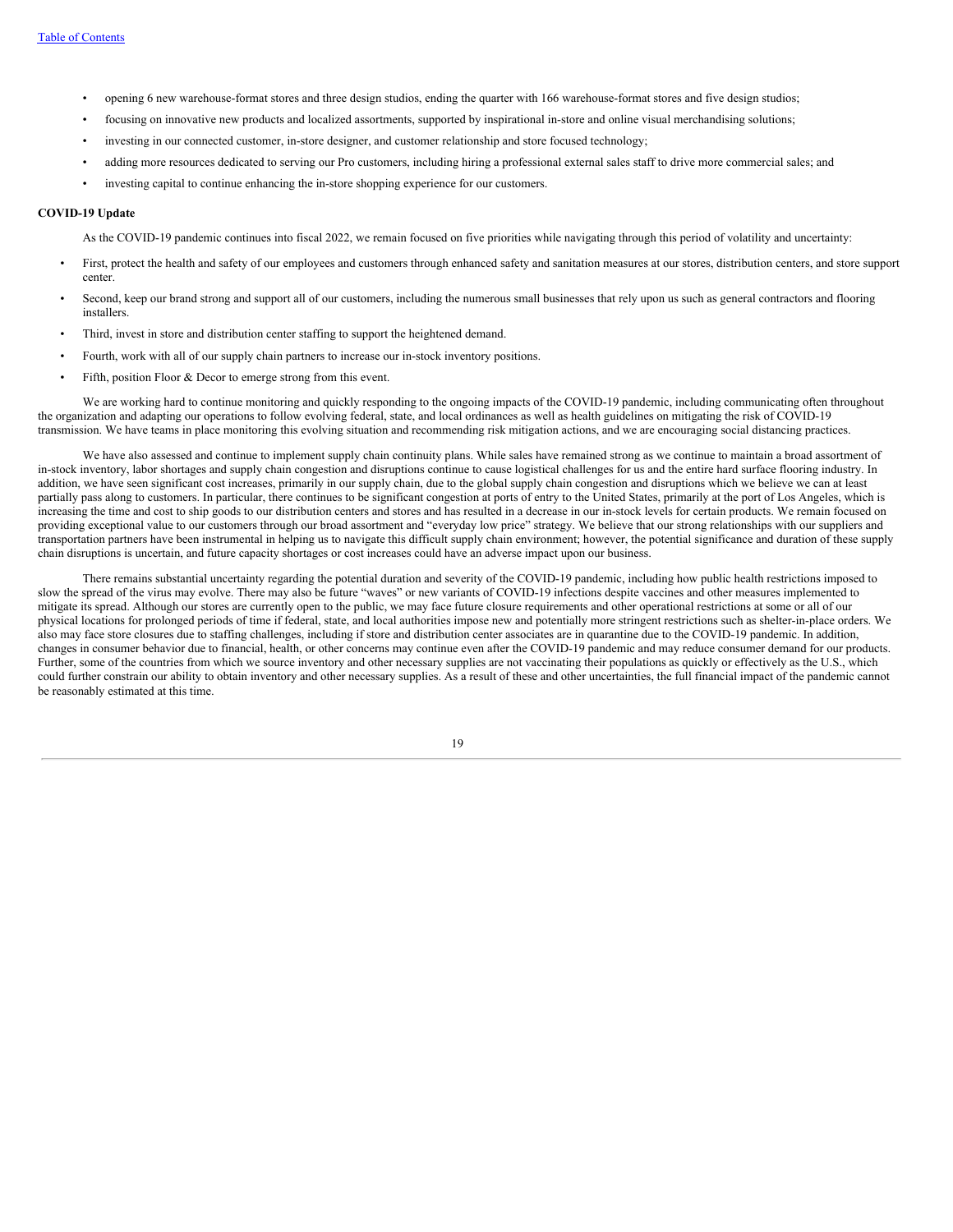#### **Key Performance Indicators**

We consider a variety of performance and financial measures in assessing the performance of our business. The key performance and financial measures we use to determine how our business is performing are comparable store sales, the number of new store openings, gross profit and gross margin, operating income, and EBITDA and Adjusted EBITDA. For definitions and a discussion of how we use our key performance indicators, see the "Key Performance Indicators" section of "Item 7. Management's Discussion and Analysis of Financial Condition and Results of Operations" of our Annual Report. See "Non-GAAP Financial Measures" below for a discussion of how we define EBITDA and Adjusted EBITDA and a reconciliation of EBITDA and Adjusted EBITDA to net income, the most directly comparable financial measure calculated and presented in accordance with accounting principles generally accepted in the United States ("GAAP").

Other key financial terms we use include net sales, selling and store operating expenses, general and administrative expenses, and pre-opening expenses. For definitions and a discussion of how we use other key financial terms, see the "Other Key Financial Definitions" section of "Item 7. Management's Discussion and Analysis of Financial Condition and Results of Operations" of our Annual Report.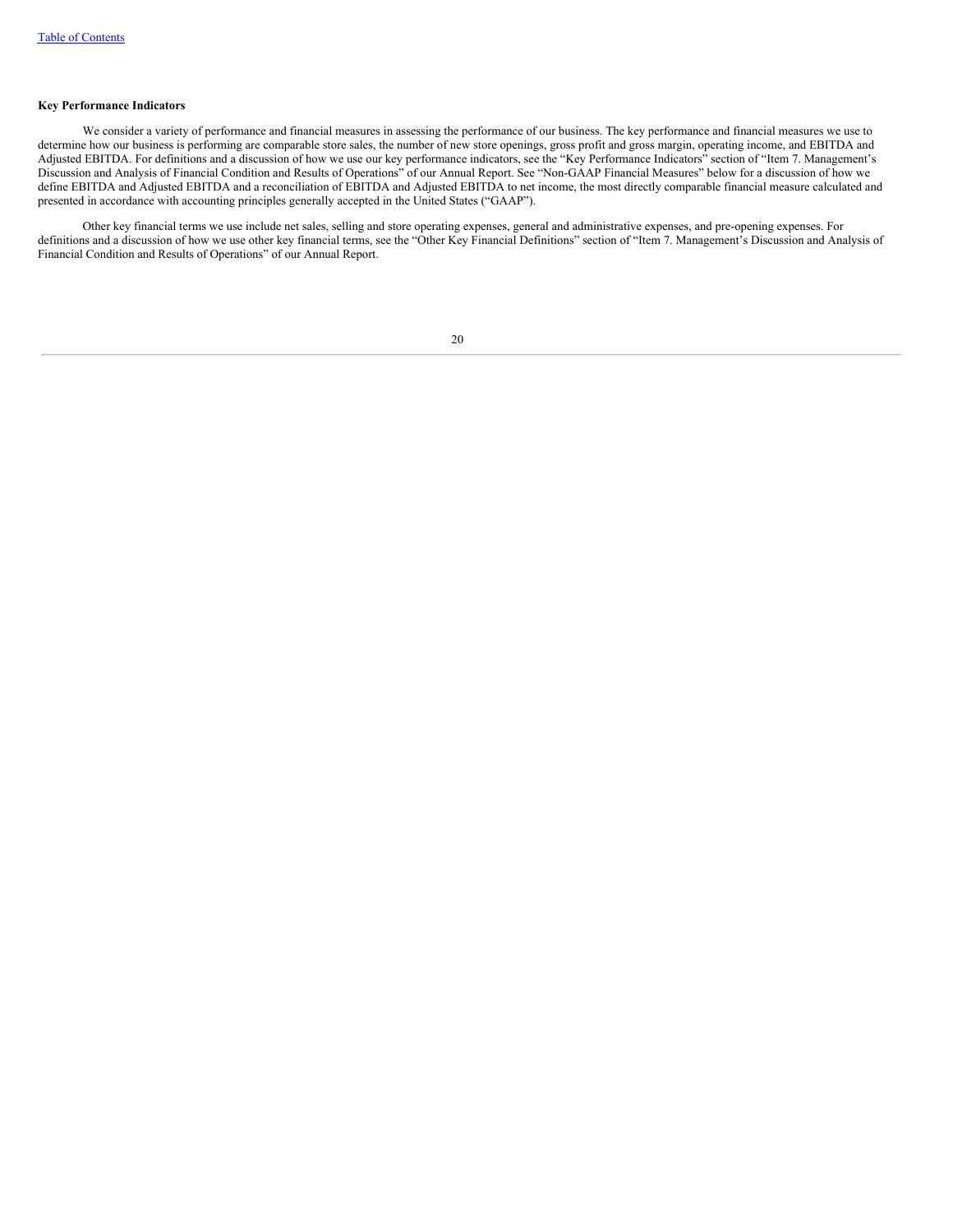# **Results of Operations**

See "Management's Discussion and Analysis of Financial Condition and Results of Operations - COVID-19 Update" and Item 1A., "Risk Factors" for information about the potential impacts that the COVID-19 pandemic and other risks, such as global supply chain disruptions, inflation, and geopolitical instability, including from the military conflict in Ukraine, may have on our results of operations and overall financial performance for future periods.

The following table summarizes key components of our results of operations for the periods indicated, in dollars and as a percentage of net sales (actuals in thousands; dollar changes in millions; certain numbers may not sum due to rounding):

|                             | <b>Thirteen Weeks Ended</b> |                                 |  |               |  |         |            |               |                        |       |                       |                        |  |
|-----------------------------|-----------------------------|---------------------------------|--|---------------|--|---------|------------|---------------|------------------------|-------|-----------------------|------------------------|--|
|                             |                             | March 31, 2022<br>April 1, 2021 |  |               |  |         |            |               |                        |       |                       |                        |  |
|                             |                             | Actual                          |  | % of Sales    |  | Actual  | % of Sales |               | \$ Increase/(Decrease) |       | % Increase/(Decrease) |                        |  |
| Net sales                   |                             | 1,028,734                       |  | $100.0 \%$ \$ |  | 782,537 |            | $100.0 \%$ \$ |                        | 246.2 |                       | 31.5<br>$\frac{0}{0}$  |  |
| Cost of sales               |                             | 620,676                         |  | 60.3          |  | 445,604 |            | 56.9          |                        | 175.1 |                       | 39.3                   |  |
| Gross profit                |                             | 408,058                         |  | 39.7          |  | 336,933 |            | 43.1          |                        | 71.1  |                       | 21.1                   |  |
| Operating expenses:         |                             |                                 |  |               |  |         |            |               |                        |       |                       |                        |  |
| Selling and store operating |                             | 249,500                         |  | 24.3          |  | 189,946 |            | 24.3          |                        | 59.6  |                       | 31.4                   |  |
| General and administrative  |                             | 54,645                          |  | 5.3           |  | 44,041  |            | 5.6           |                        | 10.6  |                       | 24.1                   |  |
| Pre-opening                 |                             | 9.941                           |  | 1.0           |  | 6,997   |            | 0.9           |                        | 2.9   |                       | 42.1                   |  |
| Total operating expenses    |                             | 314,086                         |  | 30.5          |  | 240,984 |            | 30.8          |                        | 73.1  |                       | 30.3                   |  |
| Operating income            |                             | 93.972                          |  | 9.1           |  | 95,949  |            | 12.3          |                        | (2.0) |                       | (2.1)                  |  |
| Interest expense, net       |                             | 1,162                           |  | 0.1           |  | 1,388   |            | 0.2           |                        | (0.2) |                       | (16.3)                 |  |
| Income before income taxes  |                             | 92,810                          |  | 9.0           |  | 94,561  |            | 12.1          |                        | (1.8) |                       | (1.9)                  |  |
| Provision for income taxes  |                             | 21,859                          |  | 2.1           |  | 18,765  |            | 2.4           |                        | 3.1   |                       | 16.5                   |  |
| Net income                  |                             | 70,951                          |  | $6.9\%$ \$    |  | 75,796  |            | $9.7 \%$ \$   |                        | (4.8) |                       | $\frac{0}{0}$<br>(6.4) |  |

#### *Selected Financial Information*

|                                             | <b>Thirteen Weeks Ended</b> |               |                      |               |  |
|---------------------------------------------|-----------------------------|---------------|----------------------|---------------|--|
|                                             | <b>March 31, 2022</b>       |               | <b>April 1, 2021</b> |               |  |
| Comparable store sales (% change)           | 14.3                        | $\%$          | 31.1                 | $\%$          |  |
| Comparable average ticket (% change)        | 16.7                        | $\frac{0}{0}$ | 1.5                  | $\frac{0}{0}$ |  |
| Comparable customer transactions (% change) | (2.1)                       | $\%$          | 29.2                 | $\%$          |  |
| Number of warehouse-format stores           |                             | 166           |                      | 140           |  |
| Adjusted EBITDA (in thousands) (1)          |                             | 135,777 \$    |                      | 127,075       |  |
| Adjusted EBITDA margin                      | 13.2                        | $\%$          | 16.2                 | $\%$          |  |

(1) EBITDA and adjusted EBITDA are non-GAAP financial measures. See the "Non-GAAP Financial Measures" section below for additional information and a reconciliation *of EBITDA and adjusted EBITDA to net income.*

#### *Net Sales*

Net sales during the thirteen weeks ended March 31, 2022 increased \$246.2 million, or 31.5%, compared to the corresponding prior year period primarily due to an increase in comparable store sales of 14.3% and sales from the 26 new warehouse stores and three new design studios that we opened since April 1, 2021. The comparable store sales increase during the period of 14.3%, or \$111.9 million, was driven by a 16.7% increase in comparable average ticket, partially offset by a 2.1% decrease in comparable customer transactions. Among our seven product categories, six experienced comparable store sales increases during the period, including laminate / luxury vinyl plank, tile, decorative accessories / wall tile, installation materials and tools, wood, and adjacent categories. Non-comparable store sales were \$134.3 million during the same period driven by new stores opened after April 1, 2021 and revenue from our Spartan subsidiary, which was acquired in the second quarter of fiscal 2021.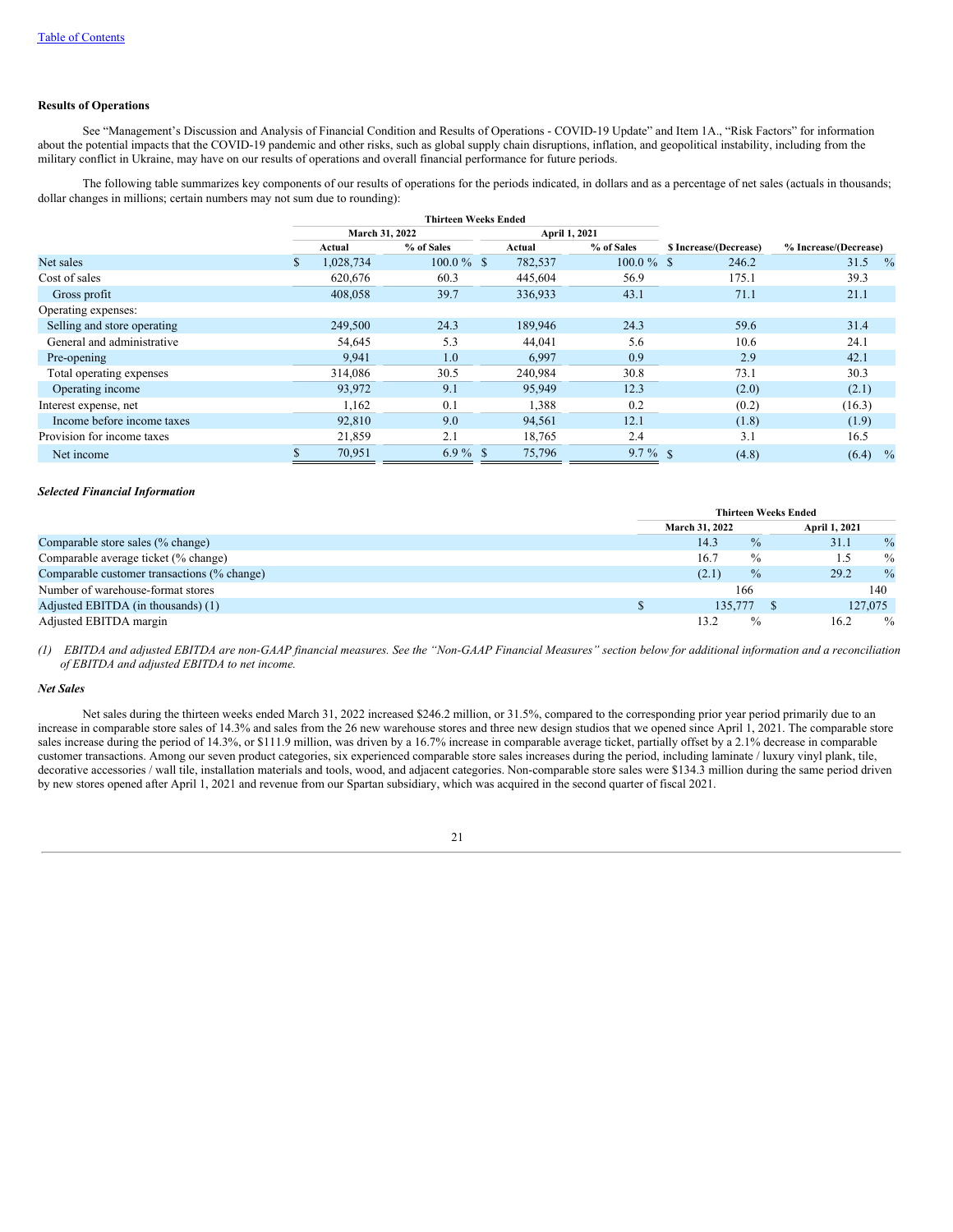We believe the increase in sales for the thirteen weeks ended March 31, 2022 is also aided by price increases to cover higher transportation costs to bring inventory to our distribution centers and stores and customers continuing to invest more in home improvements than prior to the COVID-19 pandemic. We also believe that our business model, with its focus on substantial amounts of trend-right, in-stock inventory, is also contributing to the sales increase.

### *Gross Profit and Gross Margin*

Gross profit during the thirteen weeks ended March 31, 2022 increased \$71.1 million, or 21.1%, compared to the corresponding prior year period. The increase in gross profit was driven by the 31.5% increase in net sales, partially offset by a decrease to gross margin to 39.7%, down approximately 340 basis points from 43.1% in the same period a year ago. The decrease in gross margin was primarily due to higher supply chain costs.

# *Selling and Store Operating Expenses*

Selling and store operating expenses during the thirteen weeks ended March 31, 2022 increased \$59.6 million, or 31.4%, compared to the thirteen weeks ended April 1, 2021. The increase was primarily attributable to the 26 new warehouse stores and three new design studios that opened since April 1, 2021 as well as additional staffing to satisfy sales growth. As a percentage of net sales, selling and store operating expenses were flat with the prior year period at 24.3%, while comparable store selling and store operating expenses as a percentage of comparable store sales decreased by approximately 60 basis points. The decrease in selling and store operating expenses as a percentage of comparable store sales during the thirteen weeks ended March 31, 2022 was primarily driven by leverage of our occupancy and advertising costs on higher net sales.

# *General and Administrative Expenses*

General and administrative expenses increased \$10.6 million, or 24.1%, during the thirteen weeks ended March 31, 2022 compared to the corresponding prior year period due to costs to support store growth, including increased store support staff, higher depreciation related to technology and other store support center investments, and operating expenses related to our Spartan subsidiary. General and administrative expenses as a percentage of net sales decreased approximately 30 basis points to 5.3% from 5.6% in the prior year quarter. The decline as a percentage of net sales was primarily driven by lower accruals for employee incentive compensation, slightly offset by amortization resulting from intangible assets acquired as part of our purchase of Spartan in the second quarter of fiscal 2021.

#### *Pre-Opening Expenses*

Pre-opening expenses during the thirteen weeks ended March 31, 2022 increased \$2.9 million, or 42.1%, compared to the prior year quarter. The increase is primarily the result of an increase in the number of stores that we either opened or were preparing for opening compared to the prior year period.

# *Interest Expense*

Net interest expense during the thirteen weeks ended March 31, 2022 decreased \$0.2 million, or 16.3%, compared to the thirteen weeks ended April 1, 2021. The decrease in interest expense for the thirteen weeks ended March 31, 2022 was primarily due to lower term loan borrowings, partially offset by an increase in term loan interest rates compared to the thirteen weeks ended April 1, 2021.

#### *Income Taxes*

The provision for income taxes was \$21.9 million during the thirteen weeks ended March 31, 2022 compared to \$18.8 million during the thirteen weeks ended April 1, 2021. The effective tax rate was 23.6% for the thirteen weeks ended March 31, 2022 compared to 19.8% in the prior year quarter. The increase in the effective tax rate during the thirteen weeks ended March 31, 2022 was primarily due to a year-over-year decrease in excess tax benefits related to stock option exercises and the vesting of restricted stock and restricted stock units.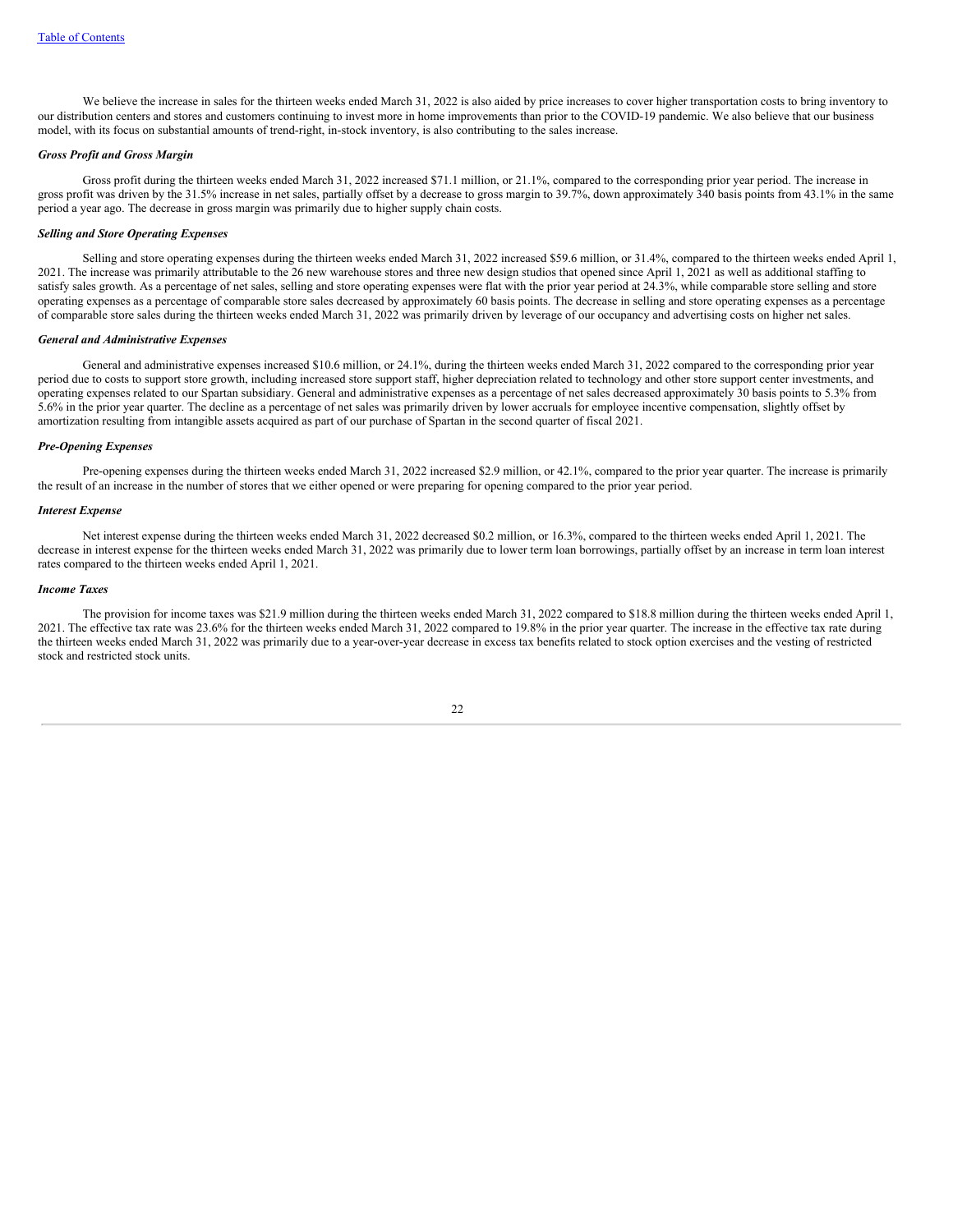### **Non-GAAP Financial Measures**

EBITDA and Adjusted EBITDA are key metrics used by management and our board of directors to assess our financial performance and enterprise value. We believe that EBITDA and Adjusted EBITDA are useful measures, as they eliminate certain expenses that are not indicative of our core operating performance and facilitate a comparison of our core operating performance on a consistent basis from period to period. We also use Adjusted EBITDA as a basis to determine covenant compliance with respect to our ABL Facility and Term Loan Facility (together, the "Credit Facilities"), to supplement GAAP measures of performance to evaluate the effectiveness of our business strategies, to make budgeting decisions, and to compare our performance against that of other peer companies using similar measures. EBITDA and Adjusted EBITDA are also frequently used by analysts, investors, and other interested parties as performance measures to evaluate companies in our industry.

EBITDA and Adjusted EBITDA are supplemental measures of financial performance that are not required by or presented in accordance with GAAP. We define EBITDA as net income before interest, (gain) loss on early extinguishment of debt, taxes, depreciation and amortization. We define Adjusted EBITDA as net income before interest, (gain) loss on early extinguishment of debt, taxes, depreciation and amortization adjusted to eliminate the impact of certain items that we do not consider indicative of our core operating performance. See below for a reconciliation of EBITDA and Adjusted EBITDA to net income, the most directly comparable financial measure calculated and presented in accordance with GAAP.

EBITDA and Adjusted EBITDA are non-GAAP measures of our financial performance and should not be considered as alternatives to net income as a measure of financial performance or any other performance measure derived in accordance with GAAP, and they should not be construed as an inference that our future results will be unaffected by unusual or non-recurring items. Additionally, EBITDA and Adjusted EBITDA are not intended to be measures of liquidity or free cash flow for management's discretionary use. In addition, these non-GAAP measures exclude certain non-recurring and other charges. Each of these non-GAAP measures has its limitations as an analytical tool, and you should not consider them in isolation or as a substitute for analysis of our results as reported under GAAP. In evaluating EBITDA and Adjusted EBITDA, you should be aware that in the future we may incur expenses that are the same as or similar to some of the items eliminated in the adjustments made to determine EBITDA and Adjusted EBITDA, such as stock compensation expense, distribution center relocation expenses, fair value adjustments related to contingent earn-out liabilities, and other adjustments. Our presentation of EBITDA and Adjusted EBITDA should not be construed to imply that our future results will be unaffected by any such adjustments. Definitions and calculations of EBITDA and Adjusted EBITDA differ among companies in the retail industry, and therefore EBITDA and Adjusted EBITDA disclosed by us may not be comparable to the metrics disclosed by other companies.

The following table reconciles net income to EBITDA and Adjusted EBITDA for the periods presented:

|                                      |                | <b>Thirteen Weeks Ended</b> |  |
|--------------------------------------|----------------|-----------------------------|--|
| in thousands                         | March 31, 2022 | April 1, 2021               |  |
| Net income                           | 70,951<br>D    | 75,796                      |  |
| Depreciation and amortization (a)    | 34,120         | 25,520                      |  |
| Interest expense, net                | 1,162          | 1,388                       |  |
| Income tax expense                   | 21,859         | 18,765                      |  |
| <b>EBITDA</b>                        | 128,092        | 121,469                     |  |
| Stock-based compensation expense (b) | 5,980          | 4,734                       |  |
| $COVID-19 \text{ costs (c)}$         | _              | 216                         |  |
| Other $(d)$                          | 1.705          | 656                         |  |
| <b>Adjusted EBITDA</b>               | 135,777        | 127,075                     |  |

(a) Excludes amortization of deferred financing costs, which is included as part of interest expense, net in the table above.

(b) Non-cash charges related to stock-based compensation programs, which vary from period to period depending on the timing of awards and forfeitures.

(c) Amounts are comprised of sanitation, personal protective equipment, and other costs directly related to efforts to mitigate the impact of the COVID-19 pandemic on our business.

(d) Other adjustments include amounts management does not consider indicative of our core operating performance. Amounts for the thirteen weeks ended March 31, 2022 primarily relate to expenses for our Houston distribution center relocation that was completed during the quarter and changes in the fair value of contingent earn-out liabilities. Amounts for the thirteen weeks ended April 1, 2021 primarily relate to relocation expenses for our Houston distribution center and legal fees associated with the February 2021 amendment to our senior secured term loan credit facility.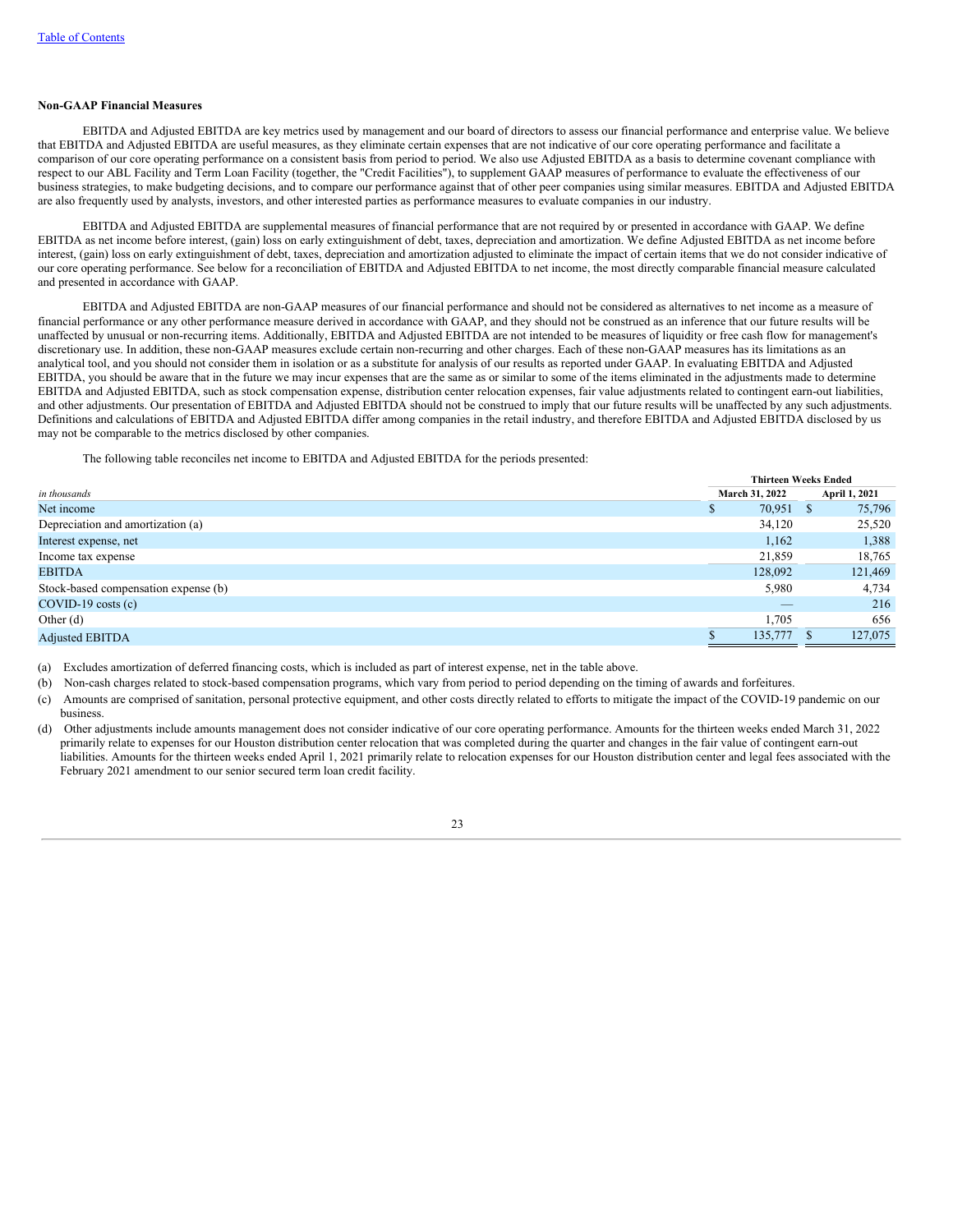#### **Liquidity and Capital Resources**

Liquidity is provided primarily by our cash flows from operations and our \$400.0 million ABL Facility. Unrestricted liquidity based on our March 31, 2022 financial data was \$409.4 million, consisting of \$31.8 million in cash and cash equivalents and \$377.6 million immediately available for borrowing under the ABL Facility without violating any covenants thereunder. Our liquidity is not generally seasonal, and our uses of cash are primarily tied to when we open stores and make other capital expenditures.

Our primary cash needs are for merchandise inventories, payroll, store rent, and other operating expenses and capital expenditures associated with opening new stores and remodeling existing stores, as well as information technology, e-commerce, and store support center infrastructure. We also use cash for the payment of taxes and interest and, as applicable, acquisitions.

The most significant components of our operating assets and liabilities are merchandise inventories and accounts payable, and, to a lesser extent, accounts receivable, prepaid expenses and other assets, other current and non-current liabilities, and tax payables and receivables. Merchandise inventory is considered "in-transit" or "available for sale" based on whether we have physically received the products at an individual store location or in one of our four distribution centers. In-transit inventory generally varies due to contractual terms, country of origin, transit times, international holidays, weather patterns, and other factors.

## *Impact of the COVID-19 Pandemic on Liquidity*

While our primary sources of funds for business activities are typically cash flows from operations and our existing credit facilities, the full potential impact of the pandemic on our sources of funds and liquidity cannot be reasonably estimated at this time due to uncertainty regarding the potential severity and duration of the pandemic and its future effect on our business. For additional discussion of the impact of the COVID-19 pandemic on our business, refer to "Management's Discussion and Analysis of Financial Condition and Results of Operations - COVID-19 Update."

We continue to monitor the impact of the COVID-19 pandemic on our business and may, as necessary, reduce expenditures, borrow additional amounts under our Term Loan Facility and ABL Facility, or pursue other sources of capital that may include other forms of external financing in order to increase our cash position and preserve financial flexibility. The pandemic may continue to drive volatility and uncertainty in financial and credit markets. Our continued access to external sources of liquidity depends on multiple factors, including the condition of debt capital markets, our operating performance, and maintaining strong credit ratings. If the impacts of the pandemic continue to create severe disruptions or turmoil in the financial markets, or if rating agencies lower our credit ratings, it could adversely affect our ability to access the debt markets, our cost of funds, and other terms for new debt or other sources of external liquidity. We expect that cash generated from operations together with cash on hand, the availability of borrowings under our credit facilities, and if necessary, additional funding through other forms of external financing, will be sufficient to meet liquidity requirements, anticipated capital expenditures, and payments due under our credit facilities for the next twelve months and the foreseeable future.

The exact scope of our capital plans is evolving and will ultimately depend on a variety of factors, including the impact of the COVID-19 pandemic on our business. Total capital expenditures in fiscal 2022 are planned to be between approximately \$550 million to \$590 million and will be funded primarily by cash generated from operations and borrowings under the ABL Facility. Our capital needs may change in the future due to changes in our business, including in response to the COVID-19 pandemic, or new opportunities that we choose to pursue. We currently expect the following for capital expenditures in fiscal 2022 (projected amounts are based on the gross costs that we expect to accrue for these investments on the Condensed Consolidated Balance Sheets in fiscal 2022, which may include amounts incurred but not yet settled in cash during the period):

- invest approximately \$405 million to \$430 million to open 32 warehouse-format stores and four small-format design studios, relocate stores, and begin construction on stores opening in fiscal 2023;
- invest approximately \$100 million to \$110 million in existing store remodeling projects and our distribution centers; and
- invest approximately \$45 million to \$50 million in information technology infrastructure, e-commerce, and other store support center initiatives.

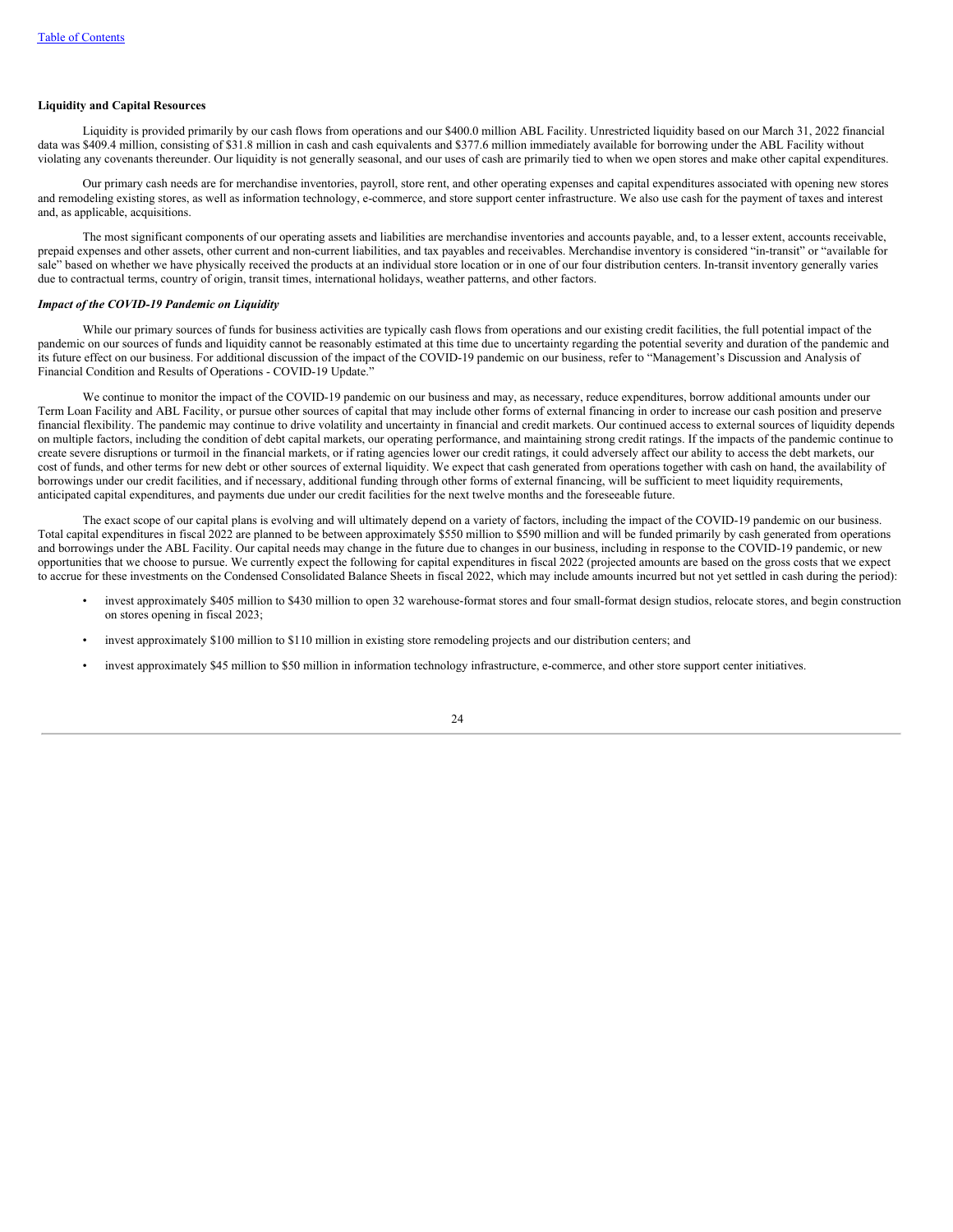# *Cash Flow Analysis*

A summary of our operating, investing, and financing activities is shown in the following table:

|                                                      | <b>Thirteen Weeks Ended</b> |                      |
|------------------------------------------------------|-----------------------------|----------------------|
| in thousands                                         | <b>March 31, 2022</b>       | <b>April 1, 2021</b> |
| Net cash (used in) provided by operating activities  | (3,333)                     | 100.996              |
| Net cash used in investing activities                | (101.394)                   | (45, 876)            |
| Net cash used in financing activities                | (2,889)                     | (8, 841)             |
| Net (decrease) increase in cash and cash equivalents | (107.616)                   | 46,279               |

# *Net Cash Provided by Operating Activities*

Cash provided by operating activities consists primarily of (i) net income adjusted for non-cash items, including depreciation and amortization, deferred income taxes, and stock-based compensation and (ii) changes in working capital.

Net cash used in operating activities was \$3.3 million for the thirteen weeks ended March 31, 2022 compared with net cash provided by operating activities of \$101.0 million for the thirteen weeks ended April 1, 2021. The decrease in net cash provided by operating activities was primarily the result of a net increase in inventory and other working capital items to support our operations.

# *Net Cash Used in Investing Activities*

Investing activities typically consist primarily of capital expenditures for new store openings, existing store remodels (including leasehold improvements, new racking, new fixtures, new product and display vignettes, and enhanced design studios) and new infrastructure and information systems. Cash payments to acquire a business are also included in investing activities.

Net cash used in investing activities during the thirteen weeks ended March 31, 2022 and April 1, 2021 was \$101.4 million and \$45.9 million, respectively. The increase was primarily driven by a \$54.4 million increase in capital expenditures and \$0.5 million in cash paid as part of the purchase price to acquire a small commercial flooring sales agency and its customer lists (refer to Note 8, "Fair Value Measurements" for additional details related to the acquisition). The year-over-year growth in capital expenditures was primarily driven by (i) an increase in new stores that opened or were under construction, as we generally incur significant capital expenditures for new stores a few to several months in advance of opening, (ii) payment of construction costs related to the Houston distribution center relocation, and (iii) an increase in existing store remodels.

#### *Net Cash Used in Financing Activities*

Financing activities consist primarily of borrowings and related repayments under our credit agreements, proceeds from the exercise of stock options and our employee share purchase program, and payments of contingent earn-out consideration related to the Spartan acquisition.

Net cash used in financing activities was \$2.9 million for the thirteen weeks ended March 31, 2022 compared to net cash provided by financing activities of \$8.8 million for the thirteen weeks ended April 1, 2021. The decrease in net cash used in financing activities was primarily driven by the repayment of a portion of our Term Loan Facility during the thirteen weeks ended April 1, 2021, partially offset by payment of contingent earn-out consideration during the thirteen weeks ended March 31, 2022.

# *Our Credit Facilities*

As of March 31, 2022, total Term Loan Facility debt was \$205.6 million, while no amounts were outstanding under our ABL Facility. For details regarding our Term Loan Facility and ABL Facility, including applicable covenants, please refer to Note 3, "Debt."

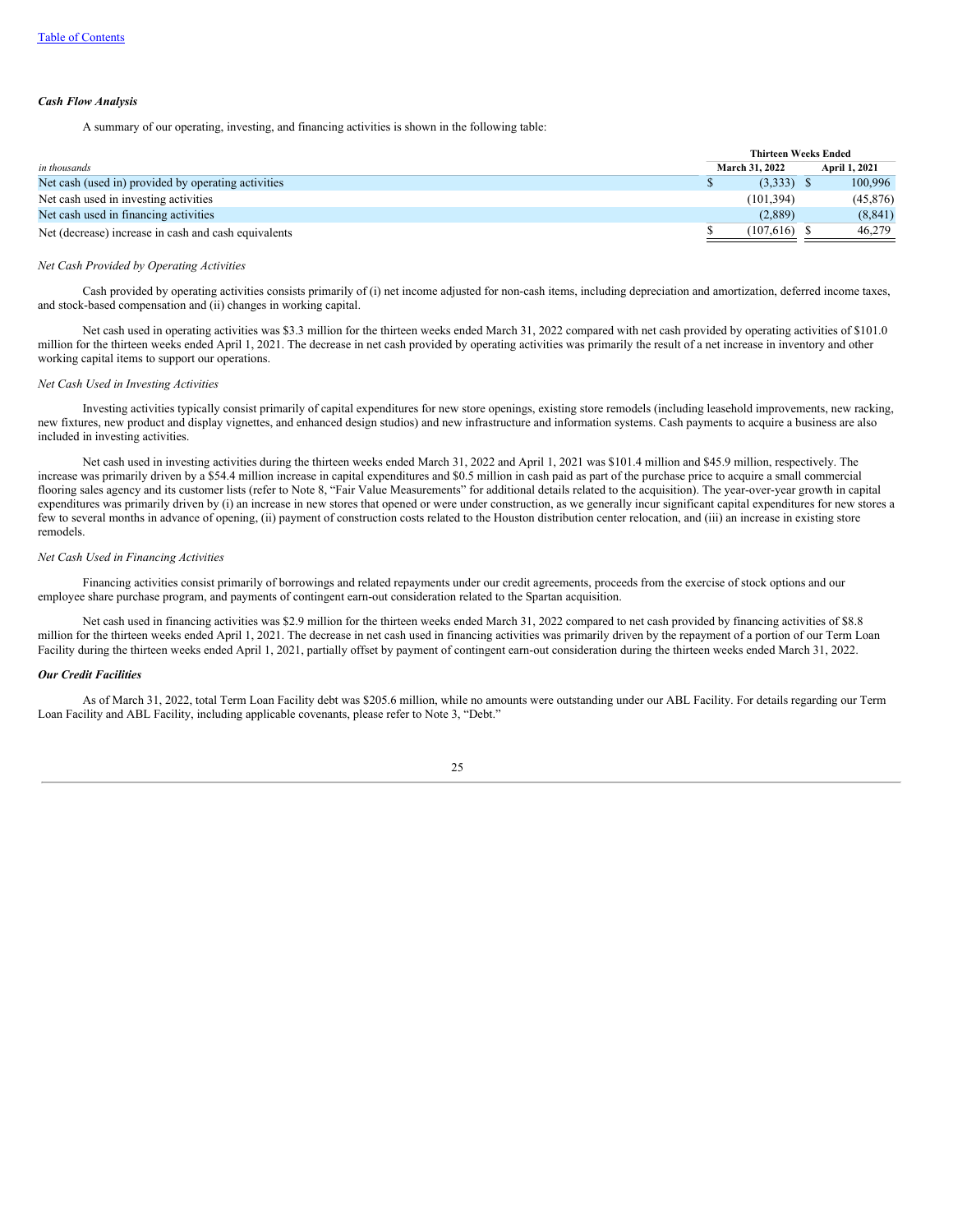# *Credit Ratings*

Our credit ratings are periodically reviewed by rating agencies. In fiscal 2022, Moody's and Standard & Poor's have continued to maintain a positive outlook for the Company, and our Moody's issuer corporate family rating of Ba3 and Standard & Poor's corporate credit rating of BB- have remained unchanged. These ratings and our current credit condition affect, among other things, our ability to access new capital. Negative changes to these ratings may result in more stringent covenants and higher interest rates under the terms of any new debt. Our credit ratings could be lowered or rating agencies could issue adverse commentaries in the future, which could have a material adverse effect on our business, financial condition, results of operations, and liquidity. In particular, a weakening of our financial condition, including an increase in our leverage or decrease in our profitability or cash flows, could adversely affect our ability to obtain necessary funds, result in a credit rating downgrade or change in outlook, or otherwise increase our cost of borrowing.

# **U.S. Tariffs and Global Economy**

The current domestic and international political environment, including existing and potential changes to U.S. policies related to global trade and tariffs, have resulted in uncertainty surrounding the future state of the global economy. In particular, the ongoing trade dispute between the U.S. and China has resulted in the U.S. imposing tariffs of 25% on many products from China. While exclusions from tariffs were granted for certain products from China, nearly all of these exclusions have expired. In fiscal 2021, approximately 30% of the products we sold were produced in China. As we continue to manage the impact these tariffs may have on our business, we continue taking steps to mitigate some of these cost increases through negotiating lower costs from our vendors, increasing retail pricing as we deem appropriate, and sourcing from alternative countries. While our efforts have mitigated a substantial portion of the overall effect of increased tariffs, the enacted tariffs have increased our inventory costs and associated cost of sales for the remaining products still sourced from China.

# *Tarif Refunds*

In November 2019, the U.S. Trade Representative ("USTR") made a ruling to retroactively exclude certain flooring products imported from China from the Section 301 tariffs that were implemented at 10% beginning in September 2018 and increased to 25% in June 2019. The granted exclusions apply to certain "click" vinyl and engineered products that we have sold and continue to sell. As these exclusions were granted retroactively, we are entitled to a refund from U.S. Customs for the applicable Section 301 tariffs previously paid on these goods. Tariff refund claims are subject to the approval of U.S. Customs, and the Company currently expects to recover \$22.1 million, including interest, related to these Section 301 tariff payments. Of the expected refunds, \$14.7 million has been received as of March 31, 2022.

# **Critical Accounting Policies and Estimates**

Our consolidated financial statements have been prepared in accordance with GAAP, which requires management to make estimates and assumptions that affect reported amounts. The estimates and assumptions are based on historical experience and other factors management believes to be reasonable. The COVID-19 pandemic has impacted our business as discussed in Management's Discussion and Analysis and the estimates used for, but not limited to, our critical accounting policies could be affected by future developments related to the COVID-19 pandemic. We have assessed the impact and are not aware of any specific events or circumstances that required an update to the estimates and assumptions used for our critical accounting policies or that materially affected the carrying value of our assets or liabilities as of the date of issuance of this Quarterly Report on Form 10-Q. These estimates may change as new events occur and additional information is obtained. Actual results could differ materially from these estimates under different assumptions or conditions.

<span id="page-25-0"></span>For a description of our critical accounting policies and estimates, refer to Part II, Item 7, "Critical Accounting Policies and Estimates" in our Annual Report. There have been no material changes to our critical accounting policies and estimates as disclosed in our Annual Report. See Note 1 to our condensed consolidated financial statements included in this Quarterly Report, which describes recent accounting pronouncements adopted by us.

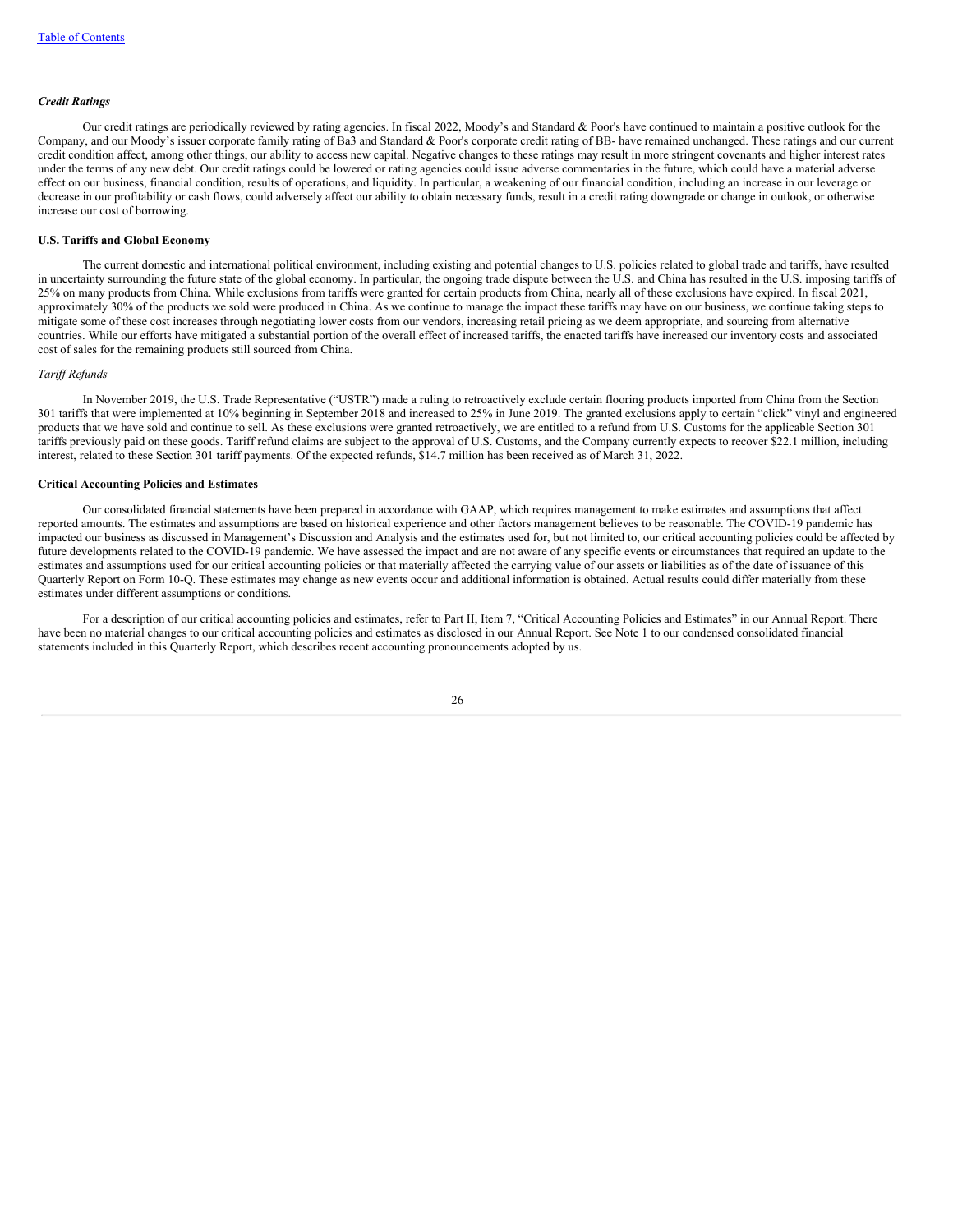## **Item 3. Quantitative and Qualitative Disclosures About Market Risk**

For quantitative and qualitative disclosures about market risk affecting the Company, see "Quantitative and Qualitative Disclosures About Market Risk" in Item 7A of Part II of the Annual Report. While our exposure to market risk has not changed materially since December 30, 2021, uncertainty with respect to the economic effects of the COVID-19 pandemic and geopolitical instability, including from the military conflict in Ukraine, have introduced significant volatility in the financial markets, including interest rates and foreign currency exchange rates. The COVID-19 pandemic is expected to have a continued adverse impact on market conditions and may trigger a period of global economic slowdown for an unknown duration. See further discussion in Item 2, "Management's Discussion and Analysis of Financial Condition and Results of Operations" for additional details.

# **Interest Rate Risk**

Our operating results are subject to risk from interest rate fluctuations on our Credit Facilities, which carry variable interest rates. As of March 31, 2022, our senior secured term loan facility, which has a variable interest rate, had a remaining principal balance of \$205.6 million. A 1.0% increase in the effective interest rate for this debt would cause an increase in interest expense of approximately \$2.0 million over the next twelve months. To lessen our exposure to changes in interest rate risk, we entered into two \$75.0 million interest rate cap agreements in May 2021. The contracts capped our LIBOR at 1.75% beginning in May 2021. We do not anticipate that our outstanding interest rate cap agreements will significantly impact interest expense in the immediate near term as interest rates are still near historic lows; however, the U.S. Federal Reserve raised interest rates during the first quarter of fiscal 2022 and has signaled an intent to raise interest rates further, in which case these agreements could partially offset increases in interest expense on our variable rate debt if rates were to increase to a level above the specified 1.75% LIBOR cap.

### <span id="page-26-0"></span>**Item 4. Controls and Procedures**

#### **Evaluation of Disclosure Controls and Procedures**

The Company's disclosure controls and procedures (as defined in Rules 13a-15(e) or 15d-15(e) under the Securities Exchange Act of 1934, as amended (the "Exchange Act")) are designed to provide reasonable assurance that the information required to be disclosed in the reports that the Company files or submits under the Exchange Act are recorded, processed, summarized, and reported within the time periods specified in the SEC's rules and forms. Disclosure controls and procedures include, without limitation, controls and procedures designed to ensure that information required to be disclosed by a company in reports filed or submitted under the Exchange Act is accumulated and communicated to the company's management, including its principal executive and principal financial officers, as appropriate to allow timely decisions regarding required disclosure. The Company's management, including the chief executive officer and the chief financial officer, have reviewed the effectiveness of the Company's disclosure controls and procedures as of March 31, 2022 and, based on their evaluation, have concluded that the Company's disclosure controls and procedures were effective at the reasonable assurance level. The condensed consolidated financial statements included in this Quarterly Report fairly present, in all material respects, our financial position, results of operations and cash flows for the periods presented in conformity with GAAP.

# **Changes in Internal Control Over Financial Reporting**

There have been no changes in the Company's internal control over financial reporting (as defined in Rules 13a-15(f) or 15d-15(f) of the Exchange Act) during the fiscal quarter ended March 31, 2022 that have materially affected, or are reasonably likely to materially affect, the Company's internal control over financial reporting.

### <span id="page-26-2"></span><span id="page-26-1"></span>**PART II - OTHER INFORMATION**

# **Item 1. Legal Proceedings**

See the information under the "Litigation" caption in Note 5, Commitments and Contingencies to our Condensed Consolidated Financial Statements included in this Quarterly Report and the information under "Management's Discussion and Analysis of Financial Condition and Results of Operations - U.S. Tariffs and Global Economy" in this Quarterly Report, each of which we incorporate here by reference.

# <span id="page-26-3"></span>**Item 1A. Risk Factors**

<span id="page-26-4"></span>In addition to the other information set forth in this Quarterly Report, you should carefully consider the risk factors described in Part I, "Item 1A. Risk Factors" in our Annual Report filed with the SEC on February 24, 2022, which could materially affect our business, financial condition, and/or operating results.

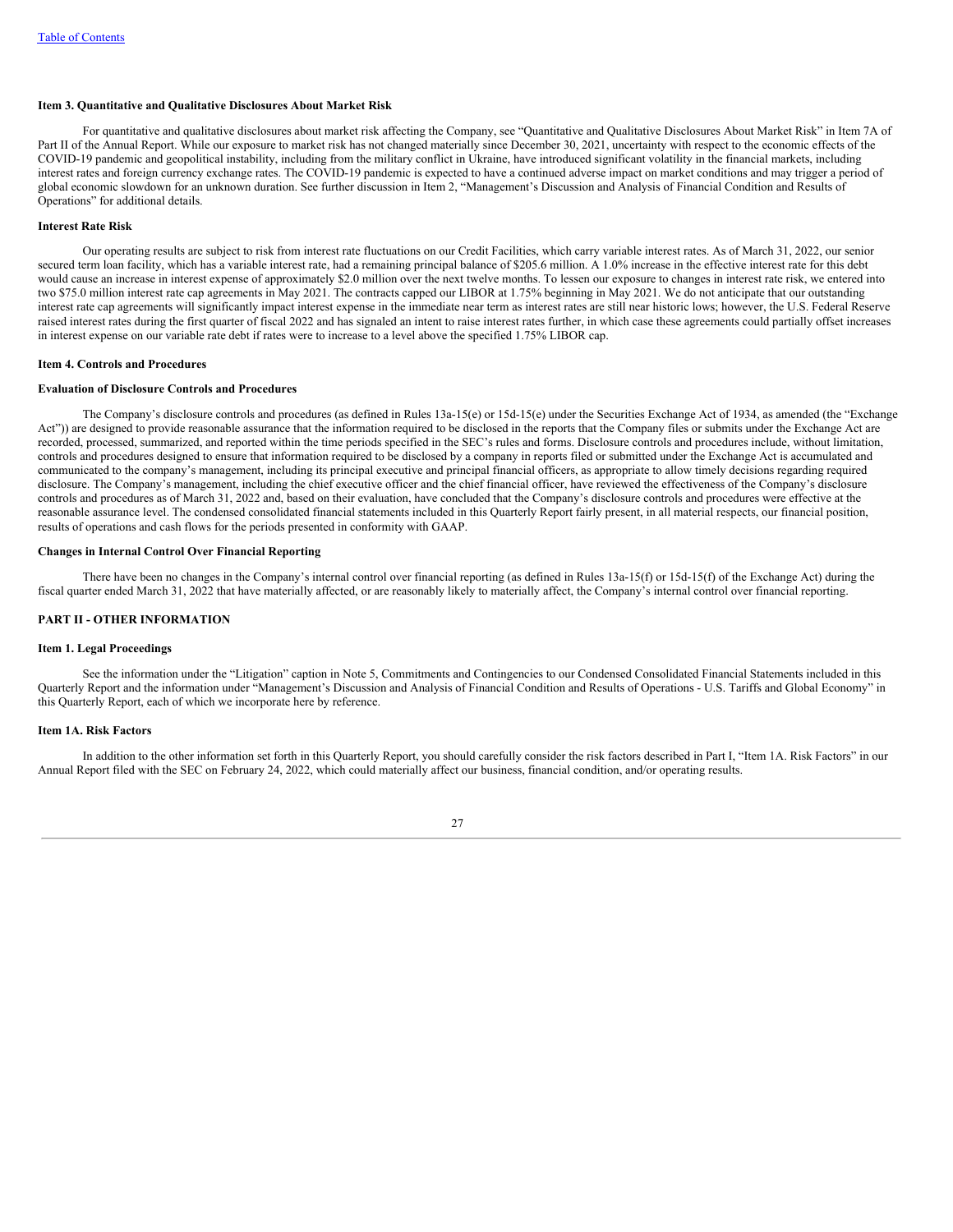# **Item 2. Unregistered Sales of Equity Securities and Use of Proceeds**

None.

# <span id="page-27-0"></span>**Item 3. Defaults Upon Senior Securities**

None.

# <span id="page-27-1"></span>**Item 4. Mine Safety Disclosures**

Not applicable.

# <span id="page-27-2"></span>**Item 5. Other Information**

<span id="page-27-3"></span>None.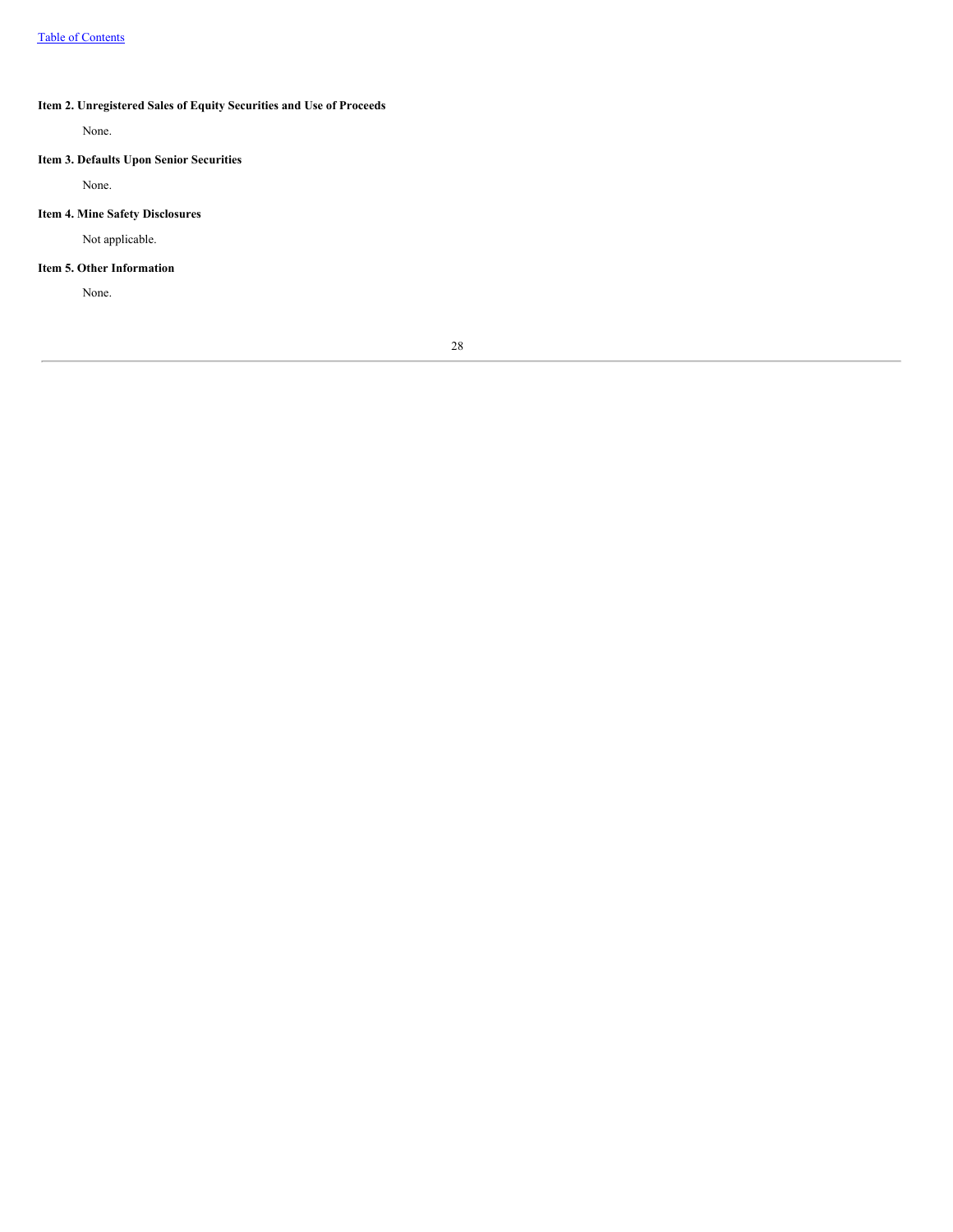# **Item 6. Exhibits**

| <b>Exhibit No.</b> | <b>Exhibit Description</b>                                                                                                                                                                  |
|--------------------|---------------------------------------------------------------------------------------------------------------------------------------------------------------------------------------------|
| 3.1                | Amended & Restated Certificate of Incorporation of Floor & Decor Holdings, Inc. $(1)$                                                                                                       |
| 3.2                | Second Amended and Restated Bylaws of Floor & Decor Holdings, Inc. (2)                                                                                                                      |
| 31.1               | Certification of Principal Executive Officer pursuant to Section 302 of the Sarbanes-Oxley Act of 2002.                                                                                     |
| 31.2               | Certification of Principal Financial Officer pursuant to Section 302 of the Sarbanes-Oxley Act of 2002.                                                                                     |
| 32.1               | Certification of CEO and CFO Pursuant to 18 U.S.C. Section 1350, as Adopted Pursuant to Section 906 of the Sarbanes-Oxley Act of 2002.                                                      |
| 101.INS            | XBRL Instance Document - the instance document does not appear in the Interactive Data File because its XBRL tags are embedded within the Inline<br>XBRL document.                          |
| 101.SCH            | Inline XBRL Taxonomy Extension Schema Document.                                                                                                                                             |
| 101.CAL            | Inline XBRL Taxonomy Extension Calculation Linkbase Document.                                                                                                                               |
| 101.DEF            | Inline XBRL Taxonomy Extension Definition Linkbase Document.                                                                                                                                |
| 101.LAB            | Inline XBRL Taxonomy Extension Label Linkbase Document.                                                                                                                                     |
| 101.PRE            | Inline XBRL Taxonomy Extension Presentation Linkbase Document.                                                                                                                              |
| 104                | Cover Page Interactive Data File - the cover page interactive data file does not appear in the Interactive Data File because its XBRL tags are<br>embedded within the Inline XBRL document. |

(1) Filed as an exhibit to the Registrant's Form 10-Q filed with the SEC on August 5, 2021, and incorporated herein by reference.

<span id="page-28-0"></span>(2) Filed as an exhibit to Amendment No. 4 to the Registrant's Registration Statement on Form S-1 (File No. 333-216000) filed with the SEC on April 24, 2017, and incorporated herein by reference.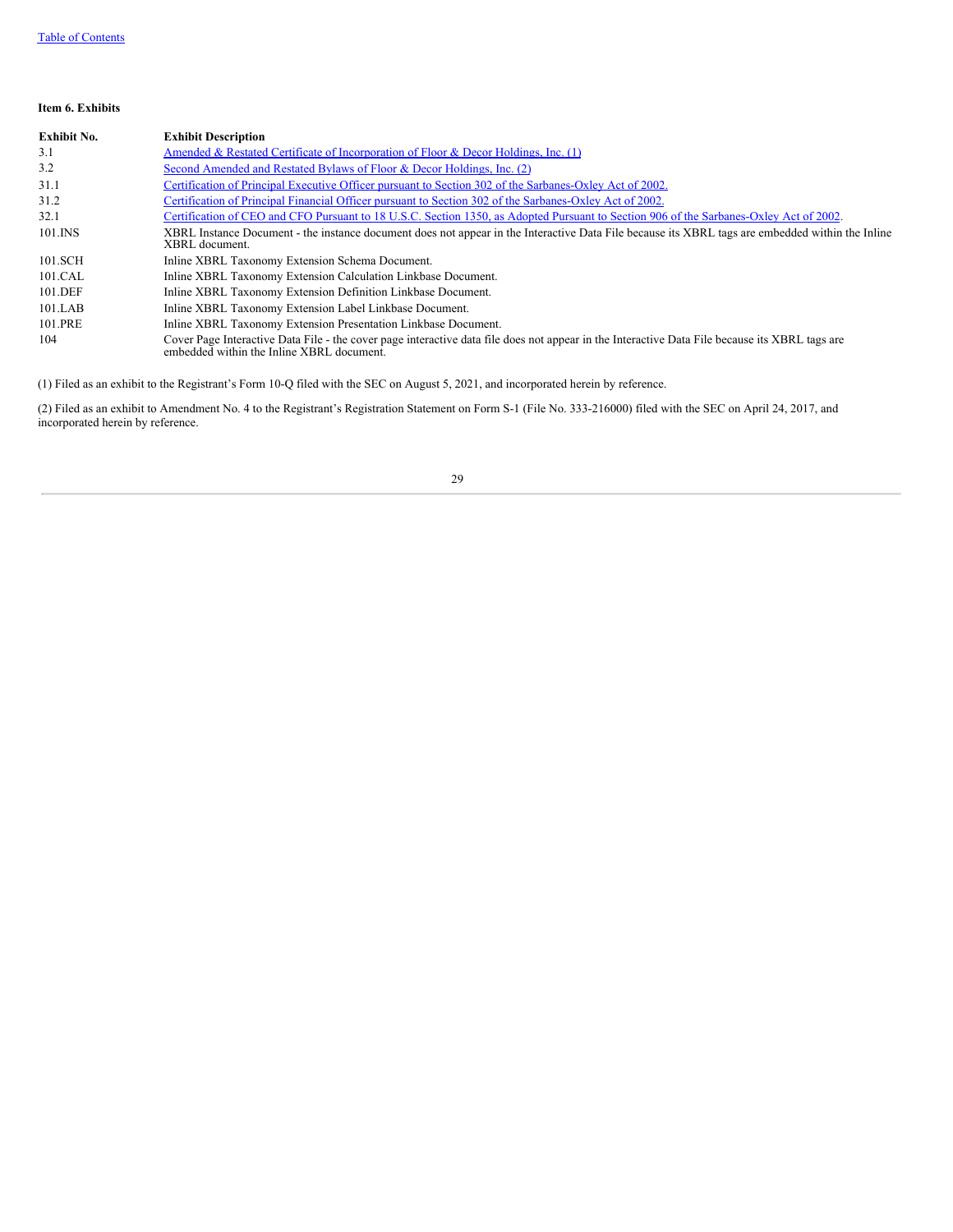# **SIGNATURES**

Pursuant to the requirements of the Securities Exchange Act of 1934, the registrant has duly caused this report to be signed on its behalf by the undersigned, thereunto duly authorized.

# **FLOOR & DECOR HOLDINGS, INC.**

| Dated: May 5, 2022 | By: | /s/ Thomas V. Taylor<br>Thomas V. Taylor<br>Chief Executive Officer<br>(Principal Executive Officer)                                                             |
|--------------------|-----|------------------------------------------------------------------------------------------------------------------------------------------------------------------|
| Dated: May 5, 2022 | By: | $/s/$ Trevor S. Lang<br>Trevor S. Lang<br>Executive Vice President and Chief Financial Officer<br>(Principal Financial Officer and Principal Accounting Officer) |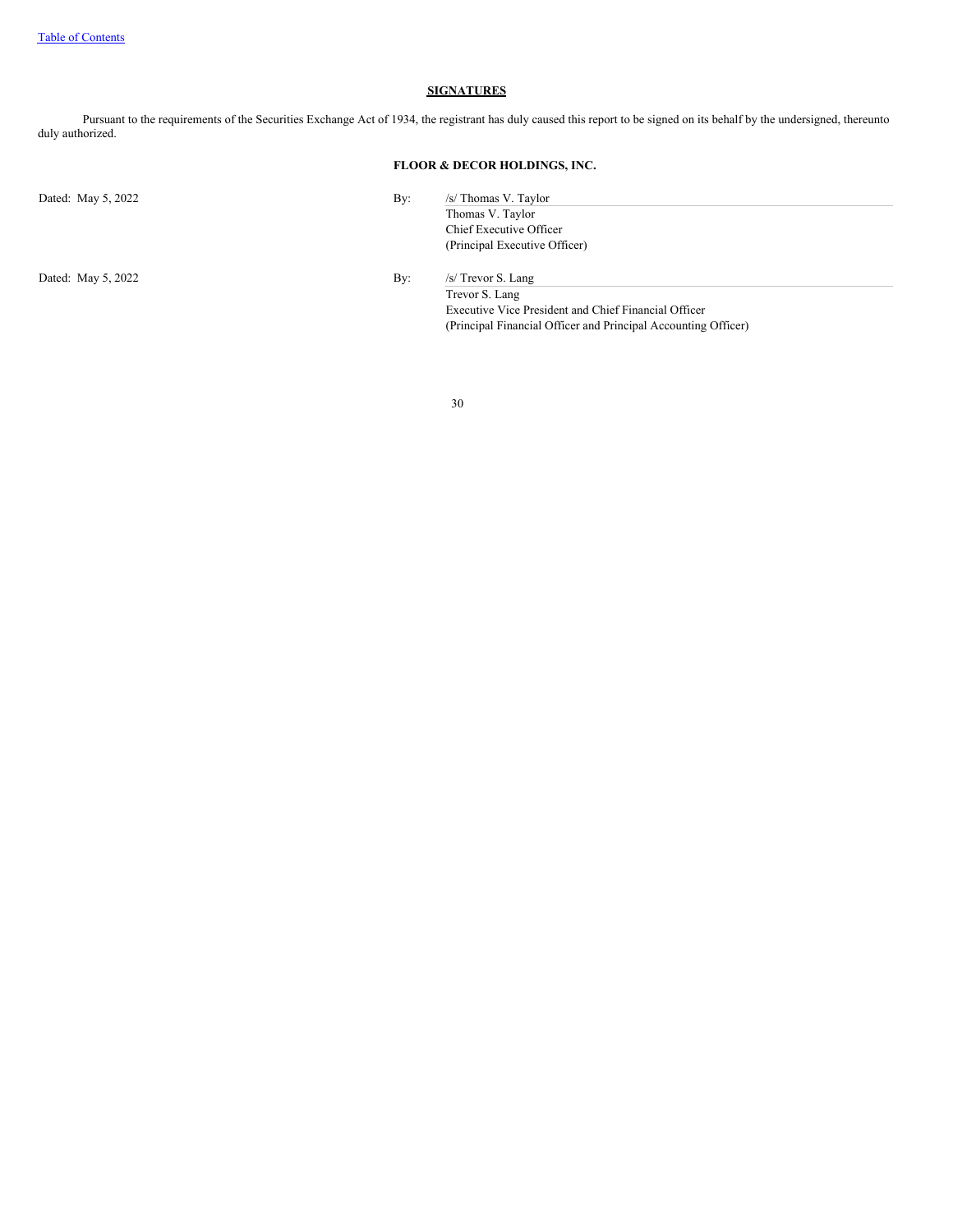# **CERTIFICATION OF CHIEF EXECUTIVE OFFICER PURSUANT TO RULES 13a-14(a) AND 15d-14(a) UNDER THE SECURITIES EXCHANGE ACT OF 1934, AS ADOPTED PURSUANT TO SECTION 302 OF THE SARBANES-OXLEY ACT OF 2002**

<span id="page-30-0"></span>I, Thomas V. Taylor, certify that:

- 1. I have reviewed this Quarterly Report on Form 10-Q of Floor & Decor Holdings, Inc. for the fiscal quarter ended March 31, 2022;
- Based on my knowledge, this report does not contain any untrue statement of a material fact or omit to state a material fact necessary to make the statements made, in light of the circumstances under which such statements were made, not misleading with respect to the period covered by this report;
- 3. Based on my knowledge, the financial statements, and other financial information included in this report, fairly present in all material respects the financial condition, results of operations and cash flows of the registrant as of, and for, the periods presented in this report;
- 4. The registrant's other certifying officer and I are responsible for establishing and maintaining disclosure controls and procedures (as defined in Exchange Act Rules 13a-15(e) and  $15d-15(e)$ ) and internal control over financial reporting (as defined in Exchange Act Rules  $13a-15(f)$  and  $15d-15(f)$ ) for the registrant and have:
- (a) Designed such disclosure controls and procedures, or caused such disclosure controls and procedures to be designed under our supervision, to ensure that material information relating to the registrant, including its consolidated subsidiaries, is made known to us by others within those entities, particularly during the period in which this report is being prepared;
- (b) Designed such internal control over financial reporting, or caused such internal control over financial reporting to be designed under our supervision, to provide reasonable assurance regarding the reliability of financial reporting and the preparation of financial statements for external purposes in accordance with generally accepted accounting principles;
- (c) Evaluated the effectiveness of the registrant's disclosure controls and procedures and presented in this report our conclusions about the effectiveness of the disclosure controls and procedures, as of the end of the period covered by this report based on such evaluation; and
- (d) Disclosed in this report any change in the registrant's internal control over financial reporting that occurred during the registrant's most recent fiscal quarter (the registrant's fourth fiscal quarter in the case of an annual report) that has materially affected, or is reasonably likely to materially affect, the registrant's internal control over financial reporting; and
- 5. The registrant's other certifying officer and I have disclosed, based on our most recent evaluation of internal control over financial reporting, to the registrant's auditors and the audit committee of the registrant's board of directors (or persons performing the equivalent functions):
- (a) All significant deficiencies and material weaknesses in the design or operation of internal control over financial reporting which are reasonably likely to adversely affect the registrant's ability to record, process, summarize and report financial information; and
- (b) Any fraud, whether or not material, that involves management or other employees who have a significant role in the registrant's internal control over financial reporting.

te: May 5, 2022

/s/ Thomas V. Taylor Thomas V. Taylor *Chief Executive Of icer*

*(Principal Executive Of icer)*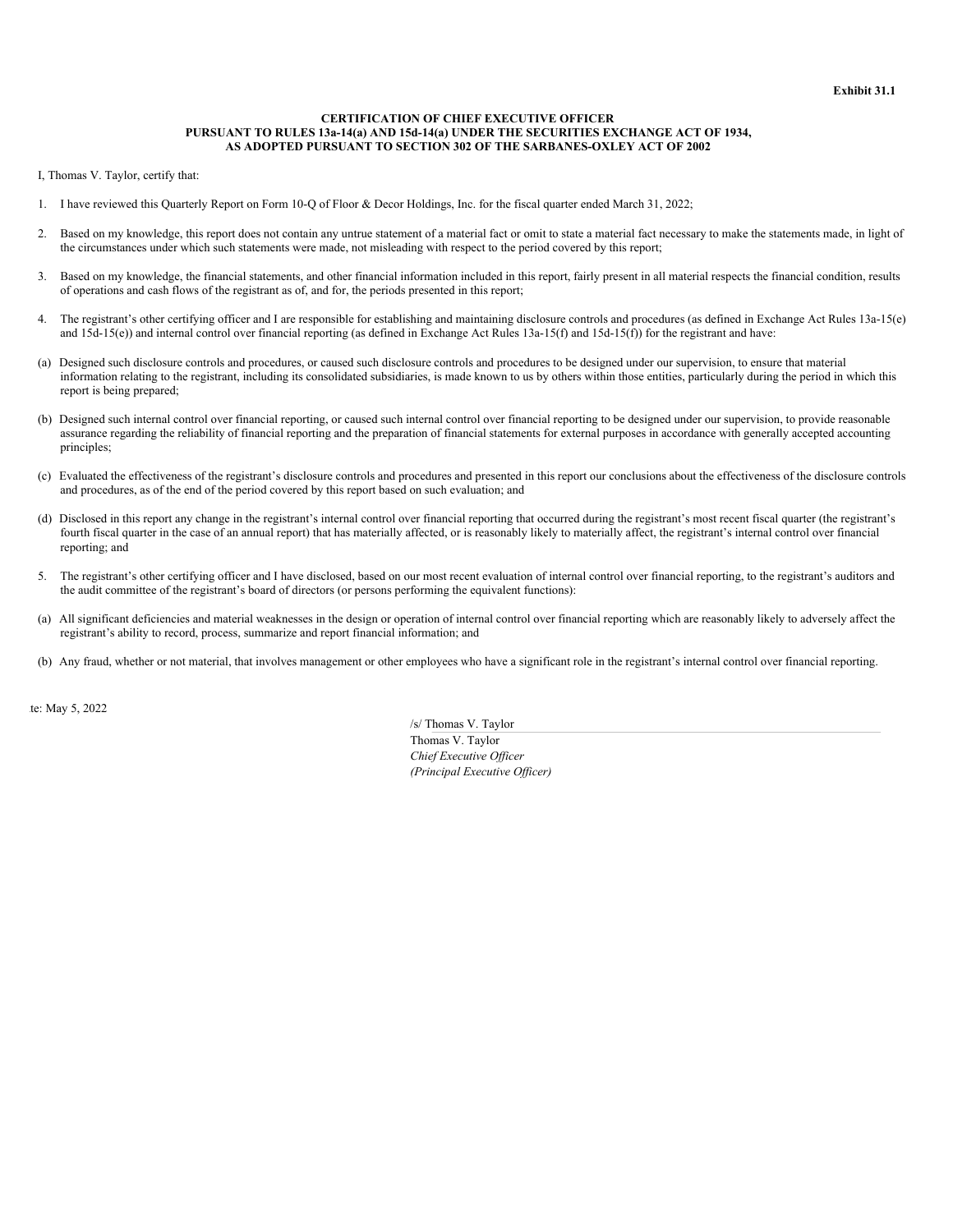# **CERTIFICATION OF CHIEF FINANCIAL OFFICER PURSUANT TO RULES 13a-14(a) AND 15d-14(a) UNDER THE SECURITIES EXCHANGE ACT OF 1934, AS ADOPTED PURSUANT TO SECTION 302 OF THE SARBANES-OXLEY ACT OF 2002**

<span id="page-31-0"></span>I, Trevor S. Lang, certify that:

- 1. I have reviewed this Quarterly Report on Form 10-Q of Floor & Decor Holdings, Inc. for the fiscal quarter ended March 31, 2022;
- Based on my knowledge, this report does not contain any untrue statement of a material fact or omit to state a material fact necessary to make the statements made, in light of the circumstances under which such statements were made, not misleading with respect to the period covered by this report;
- 3. Based on my knowledge, the financial statements, and other financial information included in this report, fairly present in all material respects the financial condition, results of operations and cash flows of the registrant as of, and for, the periods presented in this report;
- 4. The registrant's other certifying officer and I are responsible for establishing and maintaining disclosure controls and procedures (as defined in Exchange Act Rules 13a-15(e) and  $15d-15(e)$ ) and internal control over financial reporting (as defined in Exchange Act Rules  $13a-15(f)$  and  $15d-15(f)$ ) for the registrant and have:
- (a) Designed such disclosure controls and procedures, or caused such disclosure controls and procedures to be designed under our supervision, to ensure that material information relating to the registrant, including its consolidated subsidiaries, is made known to us by others within those entities, particularly during the period in which this report is being prepared;
- (b) Designed such internal control over financial reporting, or caused such internal control over financial reporting to be designed under our supervision, to provide reasonable assurance regarding the reliability of financial reporting and the preparation of financial statements for external purposes in accordance with generally accepted accounting principles;
- (c) Evaluated the effectiveness of the registrant's disclosure controls and procedures and presented in this report our conclusions about the effectiveness of the disclosure controls and procedures, as of the end of the period covered by this report based on such evaluation; and
- (d) Disclosed in this report any change in the registrant's internal control over financial reporting that occurred during the registrant's most recent fiscal quarter (the registrant's fourth fiscal quarter in the case of an annual report) that has materially affected, or is reasonably likely to materially affect, the registrant's internal control over financial reporting; and
- 5. The registrant's other certifying officer and I have disclosed, based on our most recent evaluation of internal control over financial reporting, to the registrant's auditors and the audit committee of the registrant's board of directors (or persons performing the equivalent functions):
- (a) All significant deficiencies and material weaknesses in the design or operation of internal control over financial reporting which are reasonably likely to adversely affect the registrant's ability to record, process, summarize and report financial information; and
- (b) Any fraud, whether or not material, that involves management or other employees who have a significant role in the registrant's internal control over financial reporting.

Date: May 5, 2022

/s/ Trevor S. Lang

Trevor S. Lang *Executive Vice President and Chief Financial Of icer (Principal Financial Of icer and Principal Accounting Of icer)*